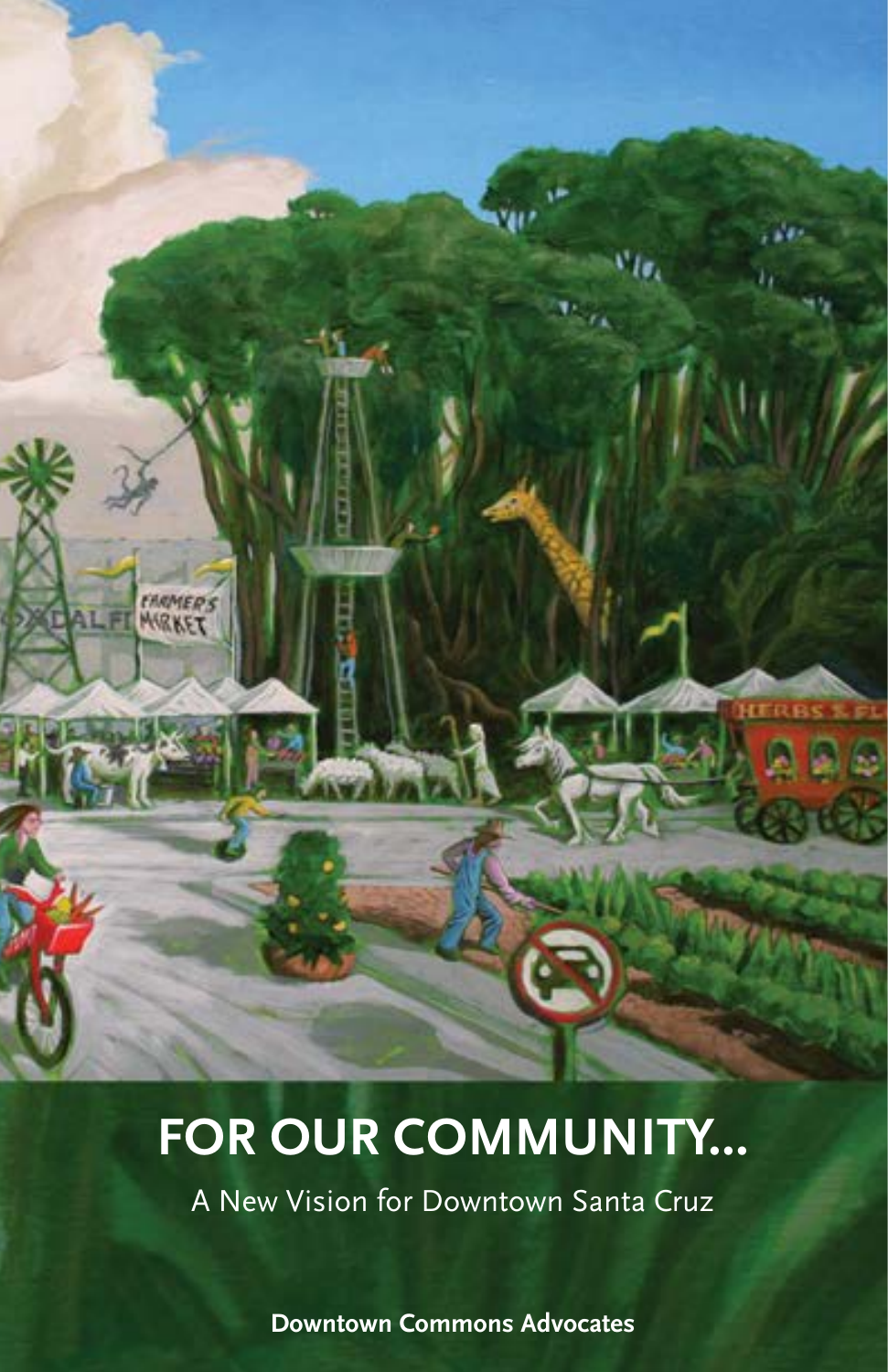### **DECISIONS ABOUT DOWNTOWN IN THE MAKING**

Crucial decisions about the future of Downtown Santa Cruz are upon us. We have a choice. Instead of piecemeal decisions around land use, we need an environmentally sustainable and socially equitable approach of stewardship — for public space, the Downtown Library, parking, and housing so that people who work here can afford to live here. The social attractiveness and economic vitality of our community are at stake.

#### **Downtown Commons Advocates want the City to:**

- Provide a permanent home for the Farmers' Market at its existing location on Lot  $4$  as part of a new public space  $$ a Downtown Commons.
- Develop 100% permanently affordable housing on Lot 7, behind Pizza My Heart, instead of on Lot 4.
- Renovate the Downtown Library at its existing location as part of the Civic Center.
- Provide parking for residents, workers and visitors without building an expensive multi-level parking structure.

#### **This is stewardship – for our citizens, our community and the environment.**

#### **For downloadable English and Spanish versions of this brochure:**

*<https://downtowncommonsadvocates.weebly.com/dca-brochure.html> OR<http://www.ourdowntownourfuture.org>*

> © 2021 Downtown Commons Advocates All rights reserved.

To obtain permission to reprint and distribute all or parts of this brochure, *contact [downtowncommonsadvocates@gmail.com](mailto:?subject=)*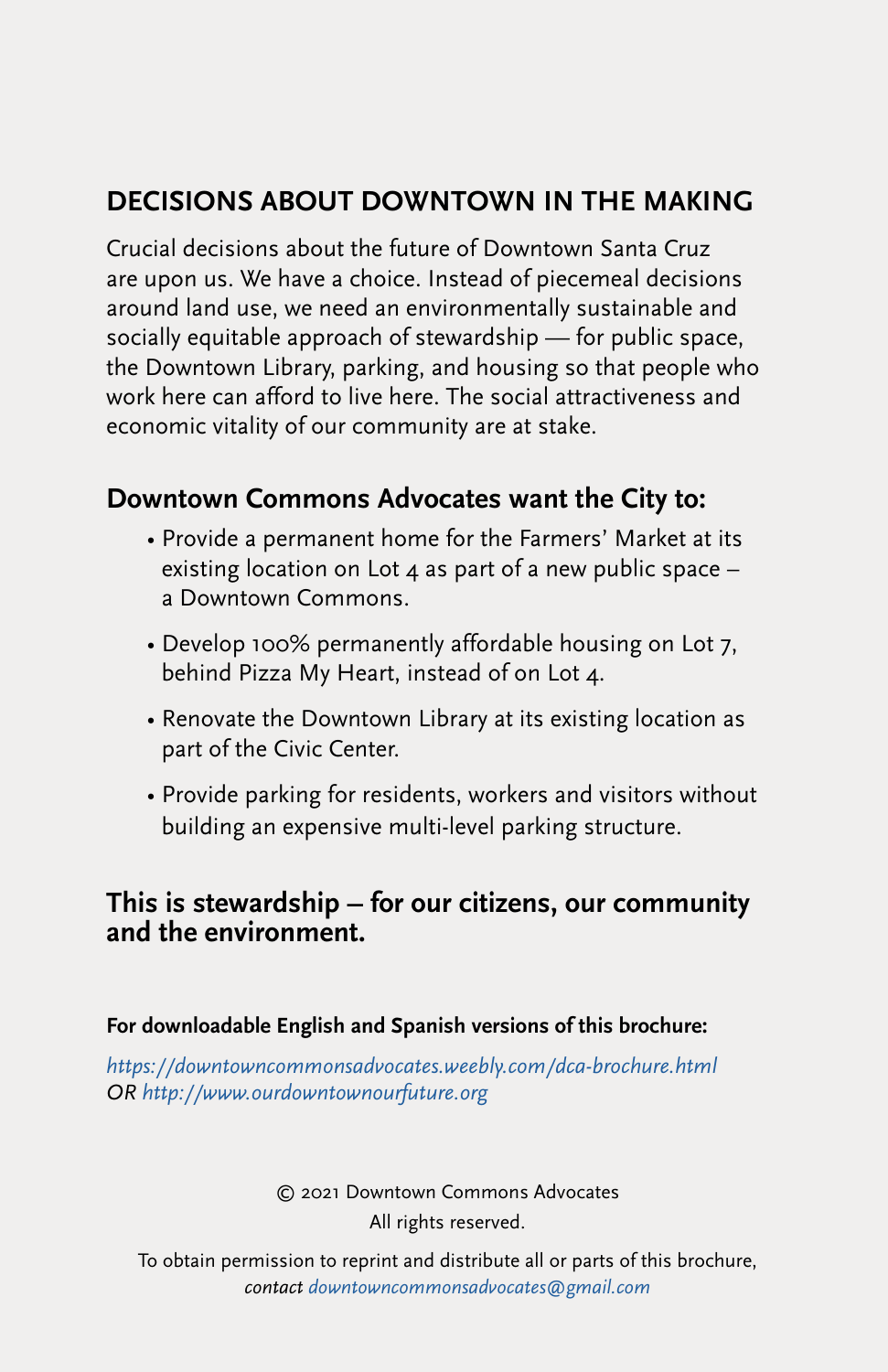

- 0**3** From here to a new Downtown *0***3** *Why we need an alternative 0***5** *What kind of Downtown?*
- 0**7** The Downtown Commons and Farmers' Market on Lot 4
- **13** We all want an excellent downtown library
- **19** We do not need another parking garage downtown
	- **20** *We can meet projecting demand without a parking garage*
	- **22** *Building a parking garage would have unnecessary financial risks*
- **24** Maximizing affordable housing on Lot 7 instead of Lot 4
- **29** Further resources about a New Wave in City Planning

#### **Help create a new Downtown**

Go to: [downtowncommonsadvocates.weebly.com/](http://downtowncommonsadvocates.weebly.com/join-with-us.html) [join-with-us.html](http://downtowncommonsadvocates.weebly.com/join-with-us.html)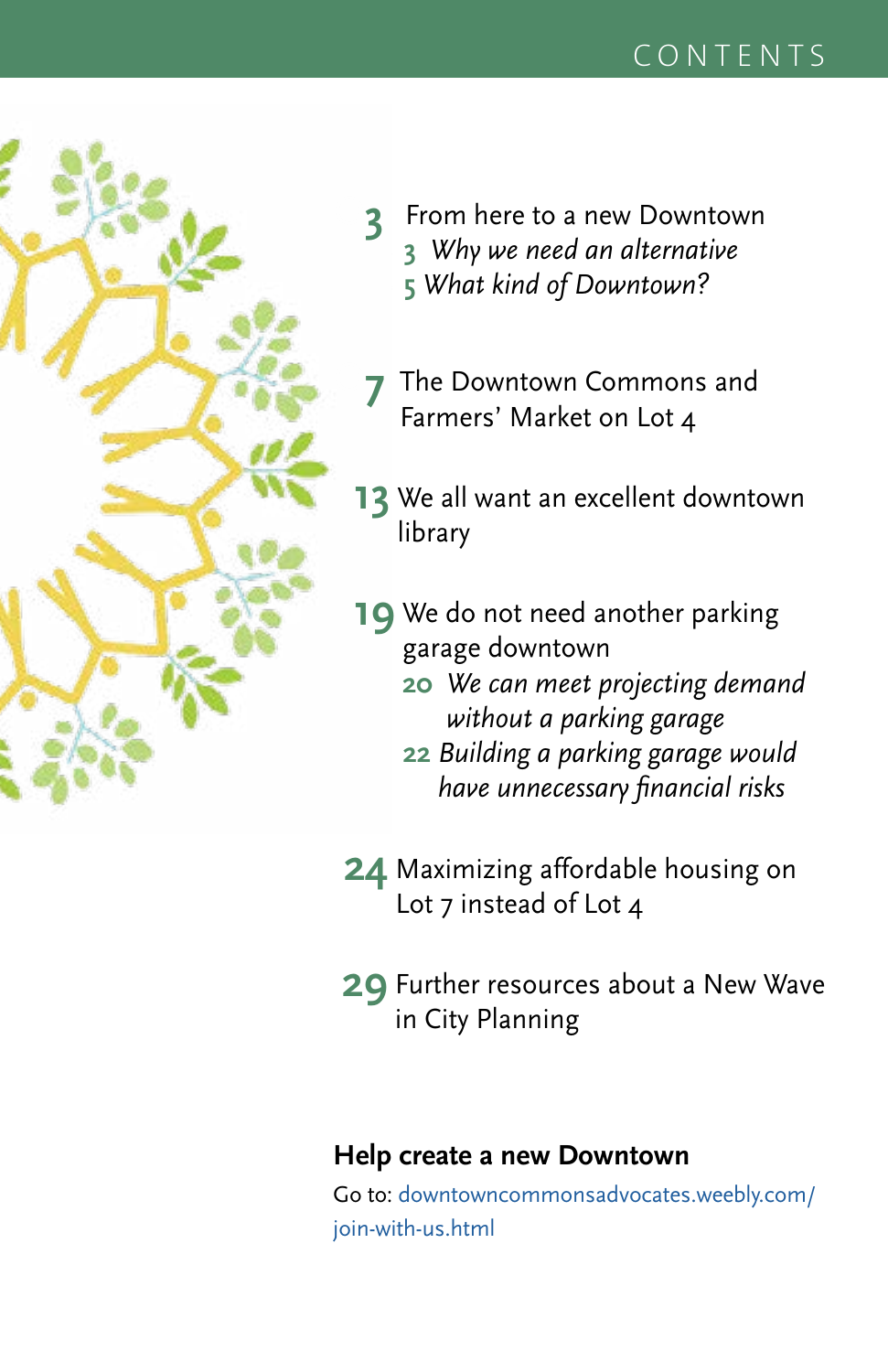2 – For Our Community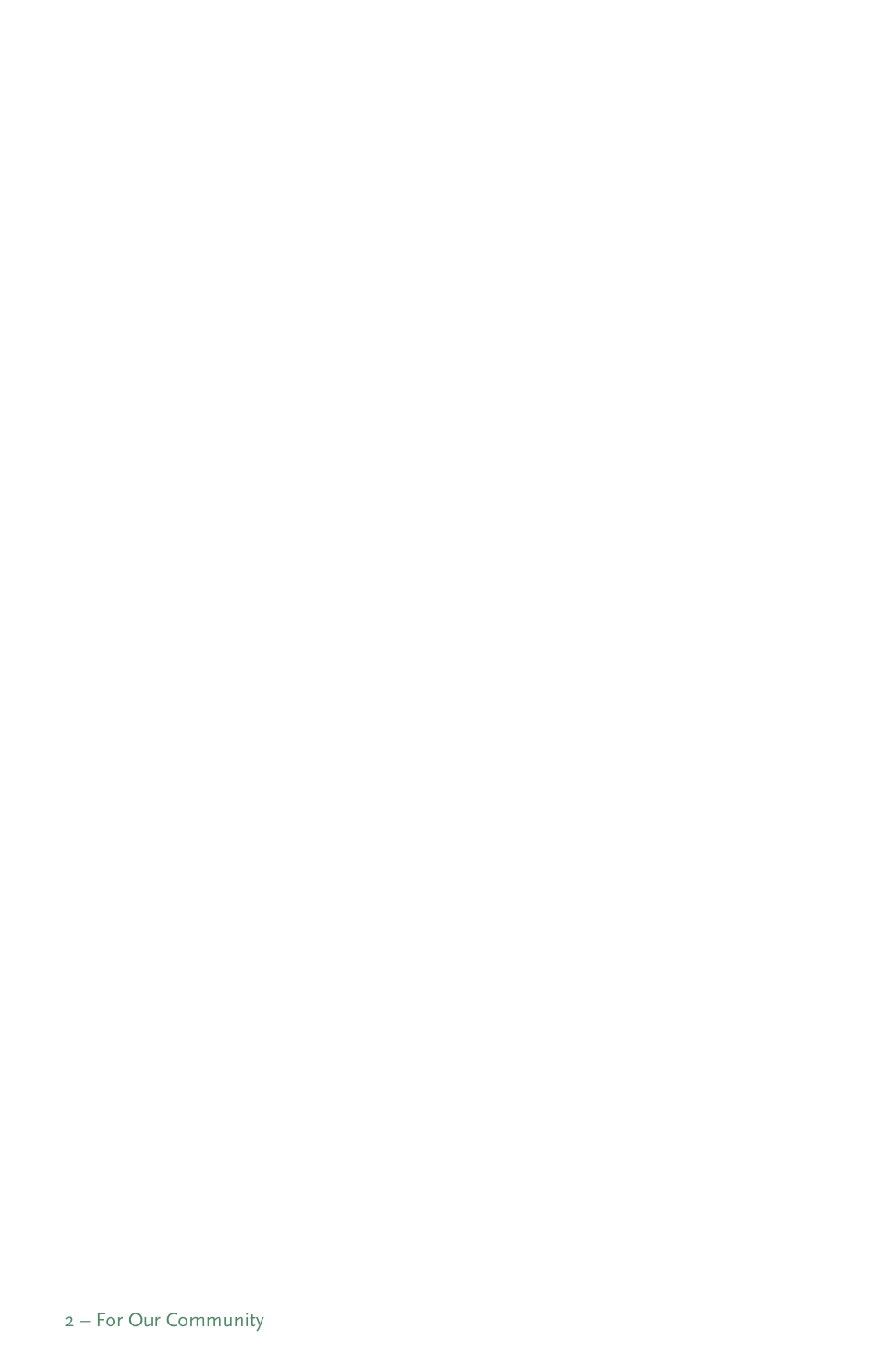#### OUR TOWN



# **From here to a green downtown**

Downtown Santa Cruz can become a better, economically and socially thriving place. It can include more affordable housing, a public green space with a permanent Farmers' Market, a thoroughly renovated Downtown Library at its present location, and a 21st-century transportation plan that accommodates pedestrians and bicyclists, and provides better public transit and more effectively managed parking for cars. This is a great vision for Downtown Santa Cruz. We can't get there overnight, but we can take bold steps to achieve it.

#### **Why we need an alternative**

Cities throughout the world have central plazas, parks and town squares. Not Santa Cruz. It lacks any substantial downtown public space. The largest city-owned parcel downtown, Lot 4 on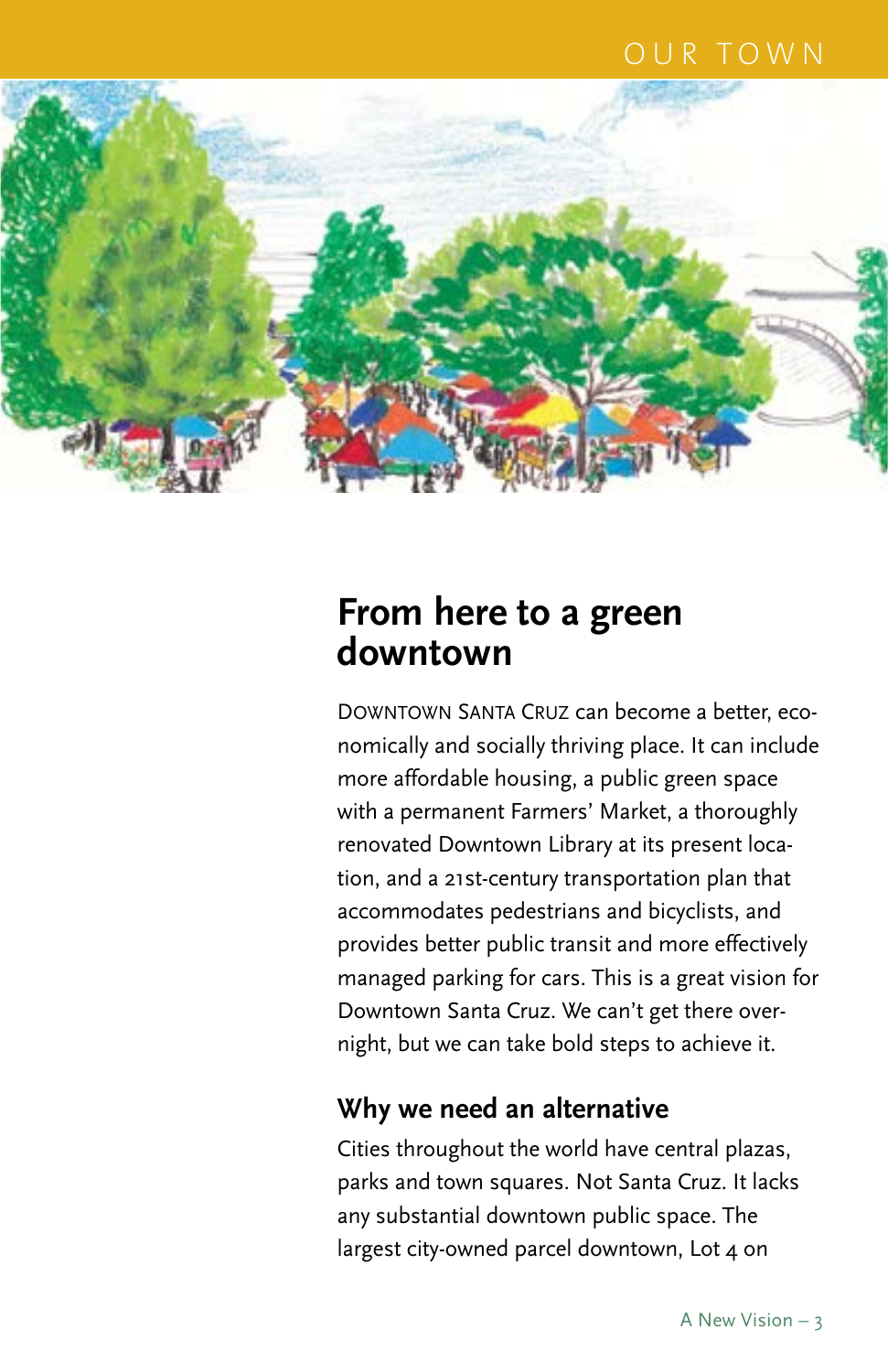

**Artists came to Lot 4 for an Earth Day celebration. Could we have a commons and keep our beautiful trees next year?** 

Cedar Street with its 10 Heritage trees, is paved in asphalt and used for parking most of the time. Once a week, the lot blossoms into the Farmers' Market. But now, that community space is in jeopardy, the City is planning to build a 60- to 70-foot high "mixed-use" project entirely covering Lot 4.

The City would move the existing Downtown Library from its current location to the ground floor of the proposed Lot 4 project. There would be around 100 units of affordable housing and an unneeded 400-space parking structure either above the Library or directly adjacent. The Farmers' Market would be moved to a less desirable location, either Lot 7 on Front Street or, ironically, in space created by demolishing the present Downtown Library.

The City should not be cutting down Heritage trees to build a 6 to 7-story mixed-use structure that will cost more than \$90 million when there is a superior way to achieve the same goals, creating

*Following the long tradition of engaged Santa Cruz politics, people are joining together to oppose this project.*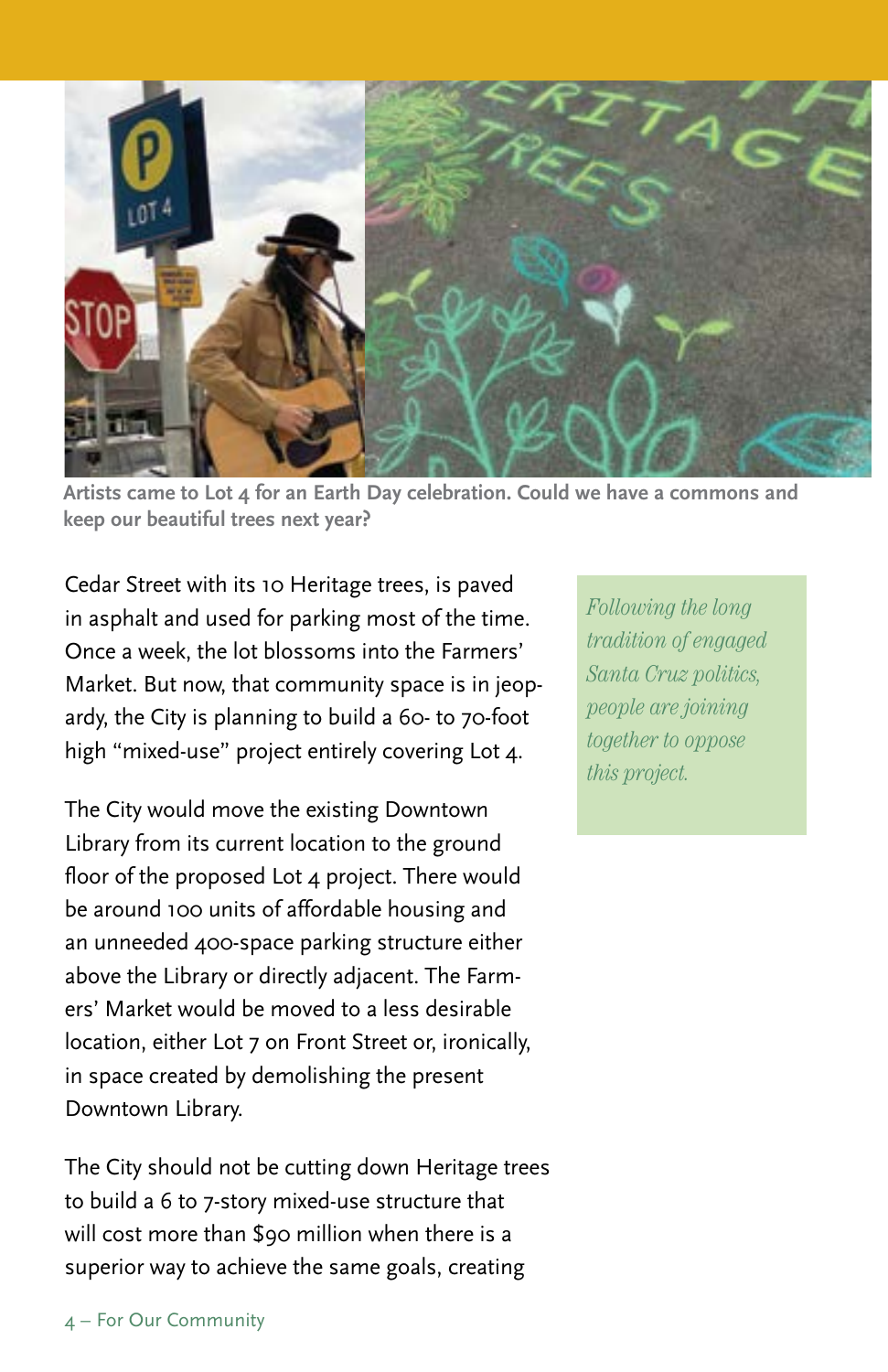### OUR TOWN



**Many have expressed [their wish](https://www.reimaginesantacruz.com/blank-page) to keep the Farmers' Market on Lot 4** 

a public space in the bargain. The far more environmentally responsible course is to leave the Downtown Library and the Farmers' Market *where they work already*. The City needs to follow basic urban planning principles: observe how people are using spaces already and collaborate to support and build on those uses.

#### **What kind of downtown?**

We all want an attractive, livable Downtown. The challenge is how to move forward with actual policies and projects. The City's own [2020](https://www.cityofsantacruz.com/home/showpublisheddocument/71059/637475189024530000)  [Downtown Plan](https://www.cityofsantacruz.com/home/showpublisheddocument/71059/637475189024530000) warns against "the creation of monolithic 'projects' that destroy the human scale and pedestrian quality of the downtown." The 6 or 7-story behemoth proposed to cover Lot 4 would do just that, forever depriving the community of its best opportunity to create a central park or commons. This is not the way to honor the City's 2020 Downtown Plan to "preserve and enhance the informal 'village' qualities of the Cedar Street Corridor."

The approach proposed here can accomplish everything promised in the Lot 4 project and more, but with real concern for environmental sustainability and the wellbeing of our people, our community, and our Downtown.

• **A Major Public Space Downtown:** A Downtown Commons can become a major public space where people gather everyday. It can include facilities for a permanent Farmers' Market and fairs, a play area for children, green space, and a stage for concerts and other events. On page 7,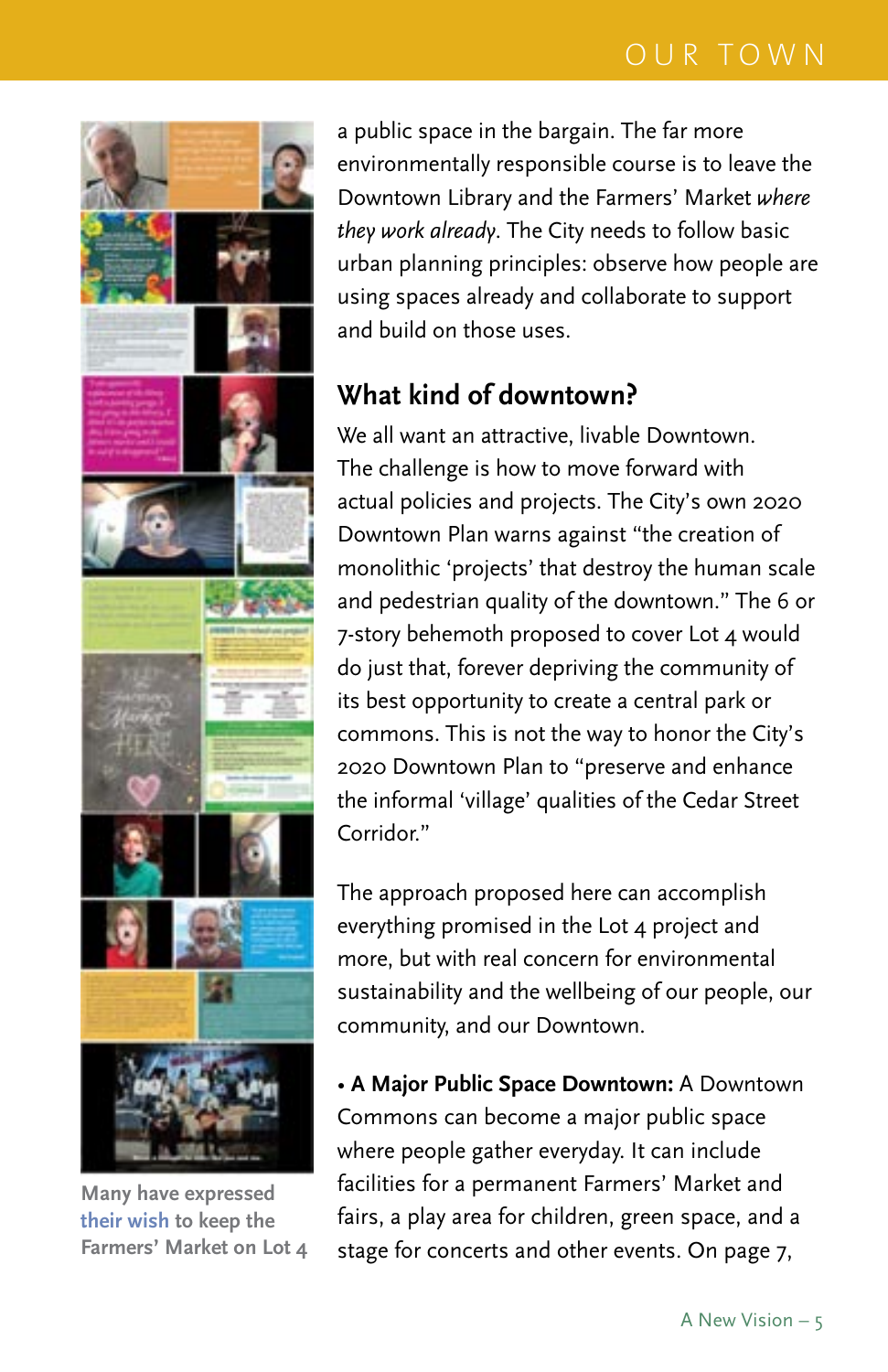we propose unpaving an asphalt parking lot to create a Downtown Commons for ourselves and future generations.

• **The Downtown Library:** Santa Cruz's Downtown Library has been at its present site since 1904. In 1968, a new library building replaced the original Carnegie library. Then, in 2019, City consultants Jayson Architecture showed how that library structure can be thoroughly renovated to create a 21st-century library. Learn more on page 13 about how the renovation can provide a first-class library for the community.

• **Parking to Meet Demand:** On page 19, we examine Downtown Santa Cruz's current public parking use and projected needs. Even at periods of peak demand, nearly 30% of parking spaces are vacant. A City-sponsored parking study concludes that proper parking management can ensure adequate supply without building an unnecessary and expensive parking structure. This is the environmentally sound approach.

• **Affordable Housing:** On page 25, we propose developing 120 to 144 units of 100% low and verylow income housing on Front Street's city-owned Lot 7, near public transportation. This approach to our housing crisis creates *more* housing than the City's Lot  $4$  project, thus better helping meet the needs of the people who live and work here. It also reduces commuting, traffic congestion and environmentally harmful greenhouse gases.

We can create a better Downtown Santa Cruz!

*What would a public space downtown look like? More about that on page 7*

*Our library, where it is now but fully renovated. Find it on Page 13*

*No parking garage on the Farmers' Market present site. See page 19*

*Lot 7 for affordable housing? See page 25*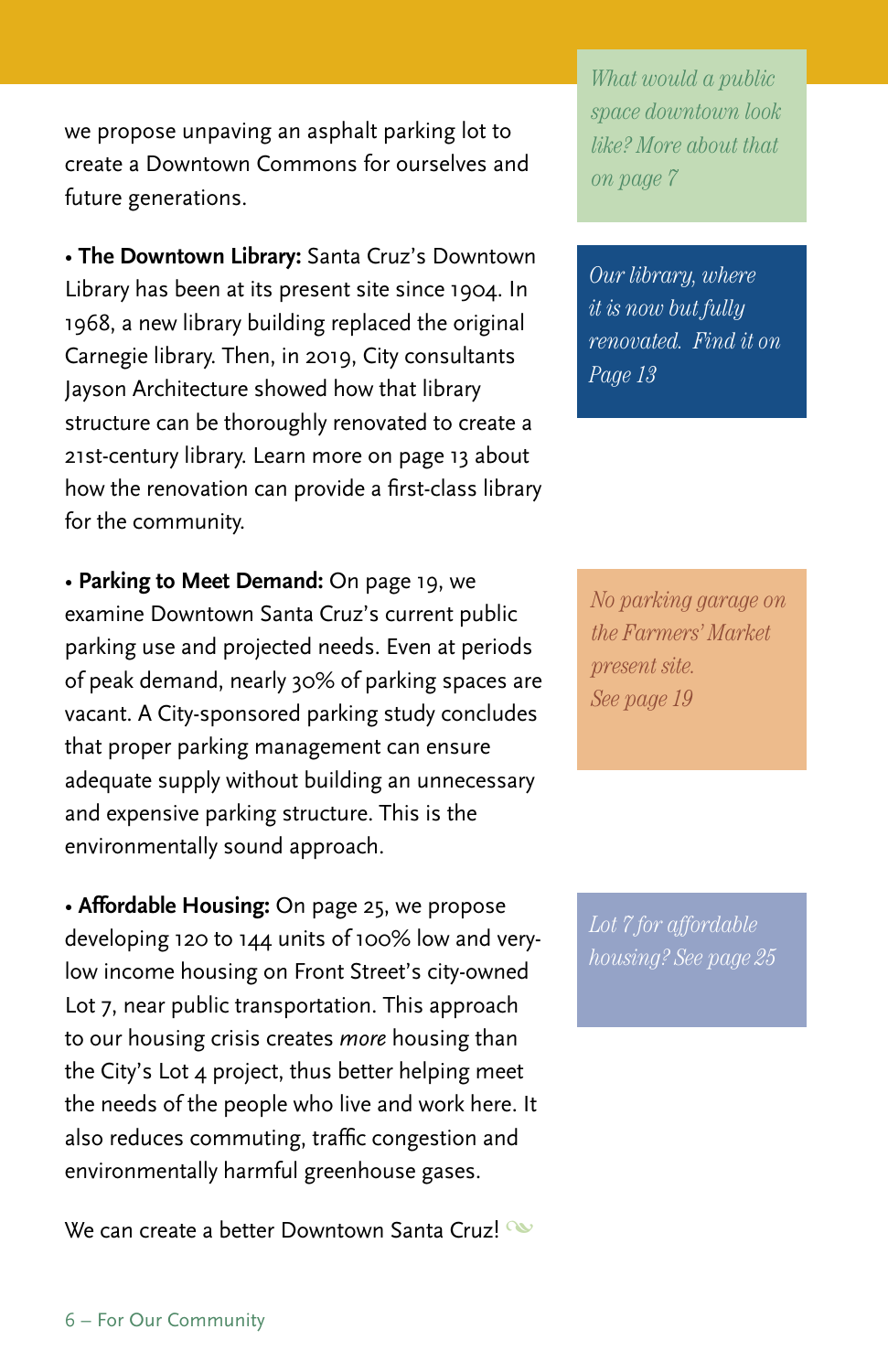## FARMERS' MARKET AND COMMONS



**Farmers' Market days transform this parking lot, giving us a glimpse of a potential Downtown Commons that we could all enjoy every day.**

# **The Downtown Commons and Farmers' Market on Lot 4**

STRENGTHENING DOWNTOWN as the center of our community can start with the creation of a public space, a Downtown Commons – including permanent year-round facilities for the Farmers' Market. The Commons would be located on Parking Lot 4, bounded by Cathcart, Cedar and Lincoln Streets.

#### [The City of Santa Cruz Downtown Plan 2020](https://www.cityofsantacruz.com/home/showpublisheddocument/71059/637475189024530000)

lists as a first principle the need for "A strong network of public and private open spaces (streets, sidewalks, public parks, plazas, passageways and courtyards) that creates a socially active and pedestrian-oriented downtown." Urban planning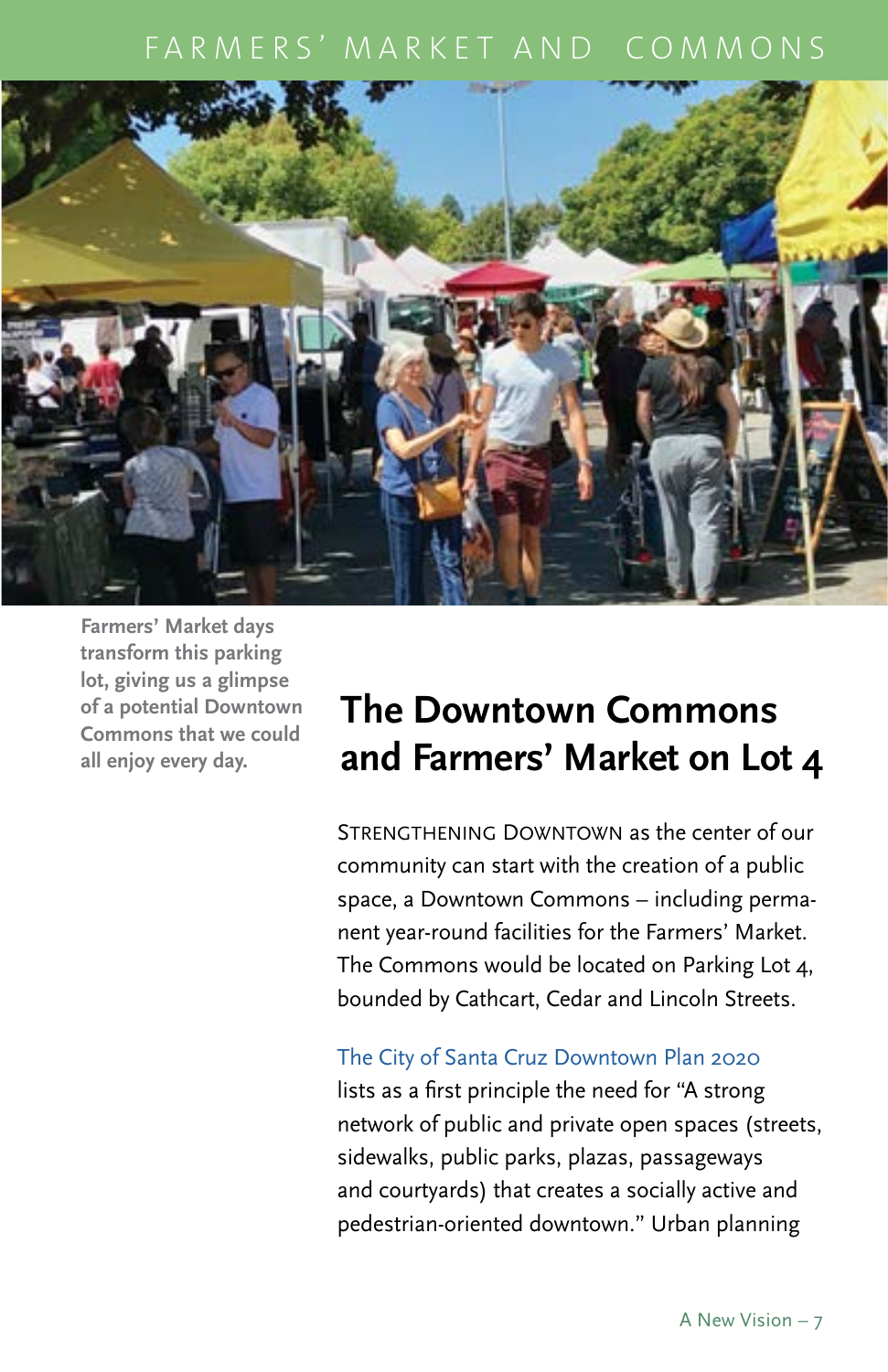

**Community members drew what they would like to see in our Downtown Commons**

groups such as [Strong Towns](https://www.strongtowns.org) emphasize that public space fosters community and builds equity and mutual respect among diverse people. According to the Bay area civic-planning organization [SPUR,](https://www.spur.org) public space also drives business, tourism, jobs, and ultimately tax revenues. And gathering together is central to democratic society.

Creating a Downtown Commons is critically important for the health and wellbeing of our community. As a matter of social equity, people living in multi-story apartments need public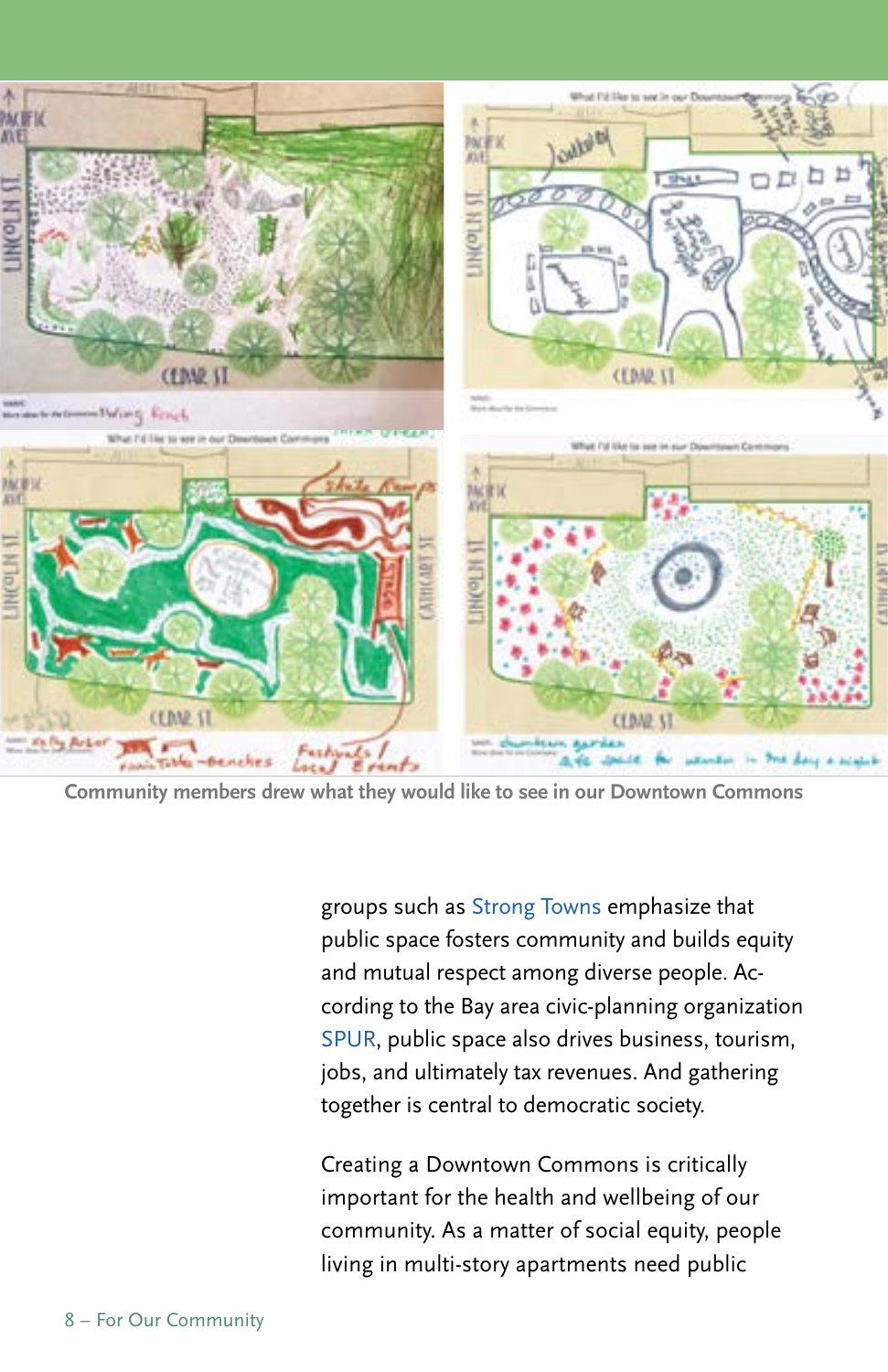# FARMERS' MARKET AND COMMONS



space. This need is now increasing due to new development of large-scale housing downtown. The question should be not whether, but where to locate a commons. Depot Park and the London Nelson park – both good public spaces – are adjacent to neighborhoods, not in the urban center. Abbott Square is a pocket private space, not a public space. Lot 7 on Front Street lies in afternoon shadows, a much smaller location for the Farmers' Market than Lot 4. And to site a public space across from City Hall would require the destruction of the Downtown Library rather than the renovation promoted during the Measure S campaign for library bond funding.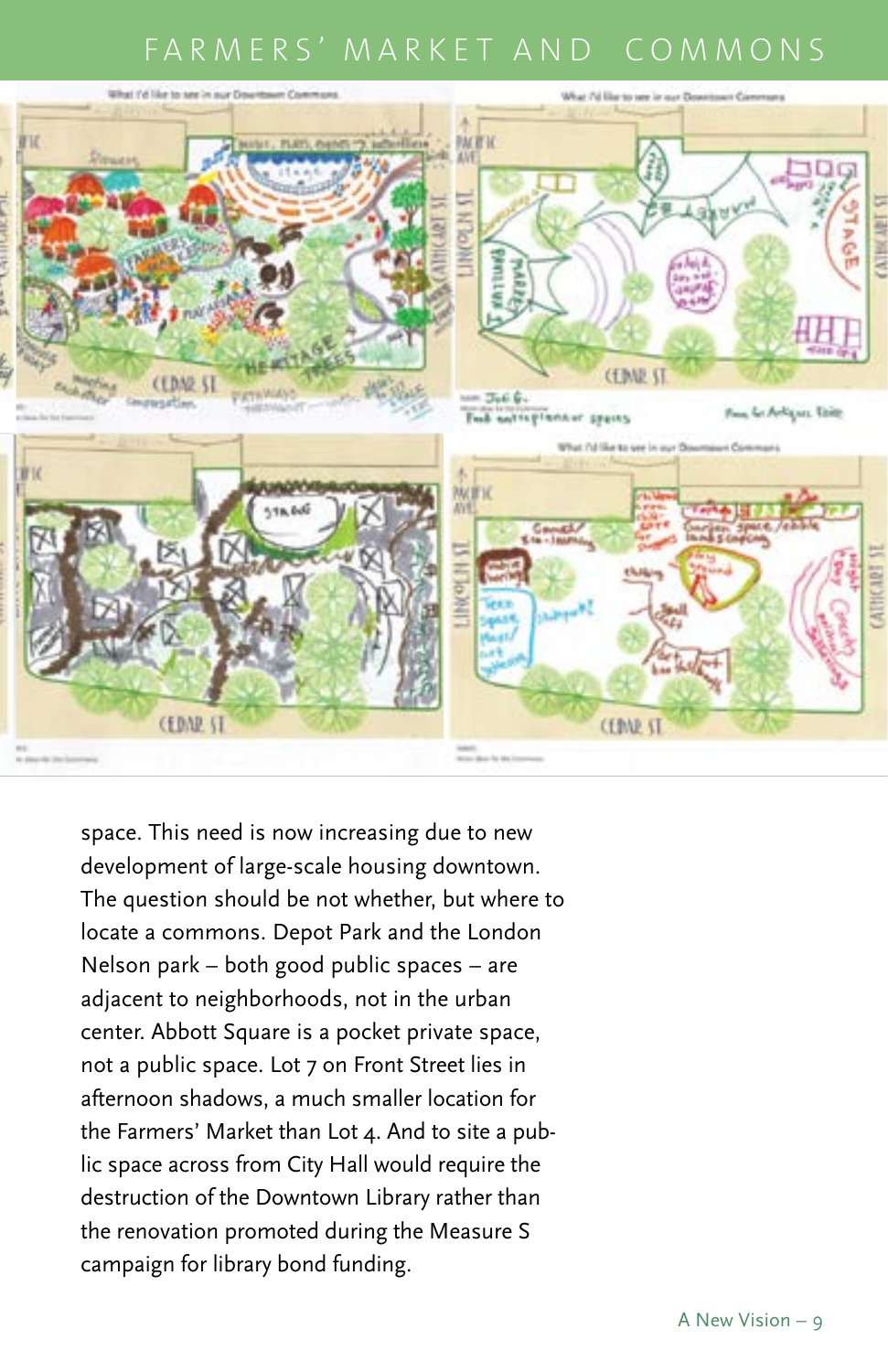Lot 4 is the optimal location for the Commons. The tremendous popularity of the Farmers' Market where it is presently located confirms its appeal. With southwestern sunlight, wonderful shade from trees, and more than 59,000 square feet, Lot 4 is the most welcoming of any publicly owned downtown space. It is the already established gathering place that Santa Cruz should preserve and enhance.

Creating the Commons would save 10 [Heritage](https://www.codepublishing.com/CA/SantaCruz/html/SantaCruz09/SantaCruz0956.html#9.56)  [trees](https://www.codepublishing.com/CA/SantaCruz/html/SantaCruz09/SantaCruz0956.html#9.56), including five magnificent Magnolias. Also, the Commons – ringed by shops and restaurants, directly adjacent to Pacific Avenue – would "build out" the narrow Pacific Avenue axis in a way that anchors and extends Downtown Santa Cruz as a walkable place to live, work and visit.

Planning the Commons should include widespread community involvement to create a flexible space that serves multiple purposes - every day and evening, and on Farmers' Market days. A Commons should offer an attractive and safe place for meeting with friends, reading under the trees, and taking part in activities such as yoga, dance and group exercise. We can have concerts and theater, special gatherings, and public events like the Antique Faire and plant and book fairs. There can be areas for socializing, picnics and chess, a performance stage, green spaces, public restrooms, flower and herb gardens and more trees, play structures for children, a promenade, sculptures and art.

*Without common land, no social system can survive.*

> - *A Pattern Language,*  Alexander, Ishikawa, and Silverstein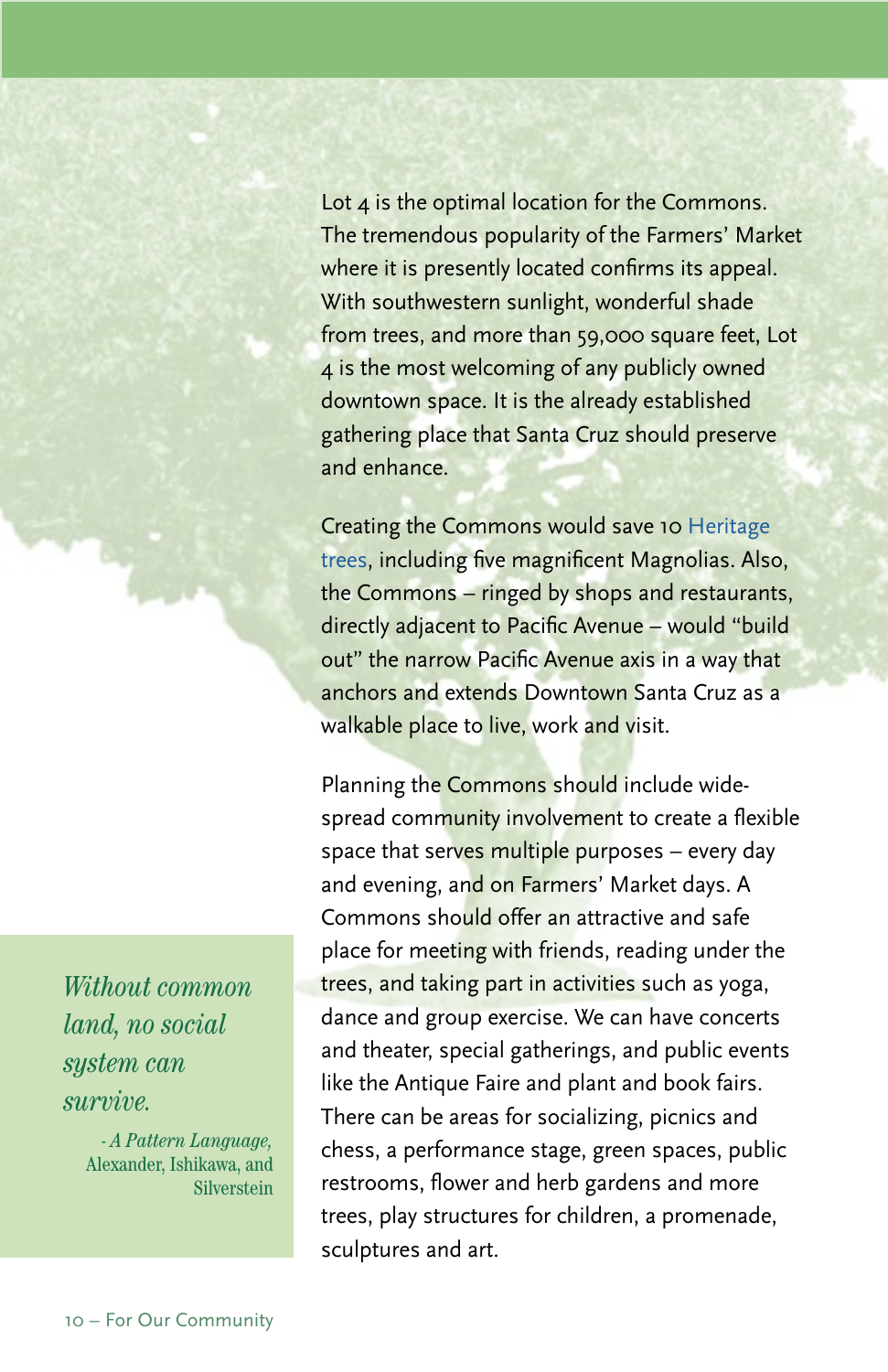## FARMERS' MARKET AND COMMONS FARMERS' MARKET AND COMMONS



The Farmers' Market is especially important. It has been held on Lot 4 since the 1990s. Every Wednesday, hundreds of shoppers and tourists visit Downtown for the market. Its success is a testament to the Santa Cruz commitment to organic agriculture, good food, and our support of farmers and other vendors. An adaptable Commons design can include a permanent pavilion for key market operations and food programming, as well as adjustable fabric tensile structures for winter weather. Truck parking for market vendors can be organized so it no longer visually dominates the space and to maximize regular parking on non-market days.

In an era of climate change, creating a public space on Lot 4 will be a major improvement to the public life of our Downtown in its own right. It also offers a foundation for sustainable solutions to other needs: a renovated and modernized Downtown Library at the Civic Center; affordable low and very-low income housing; and parking to meet community, residential and business needs.  $\infty$ 

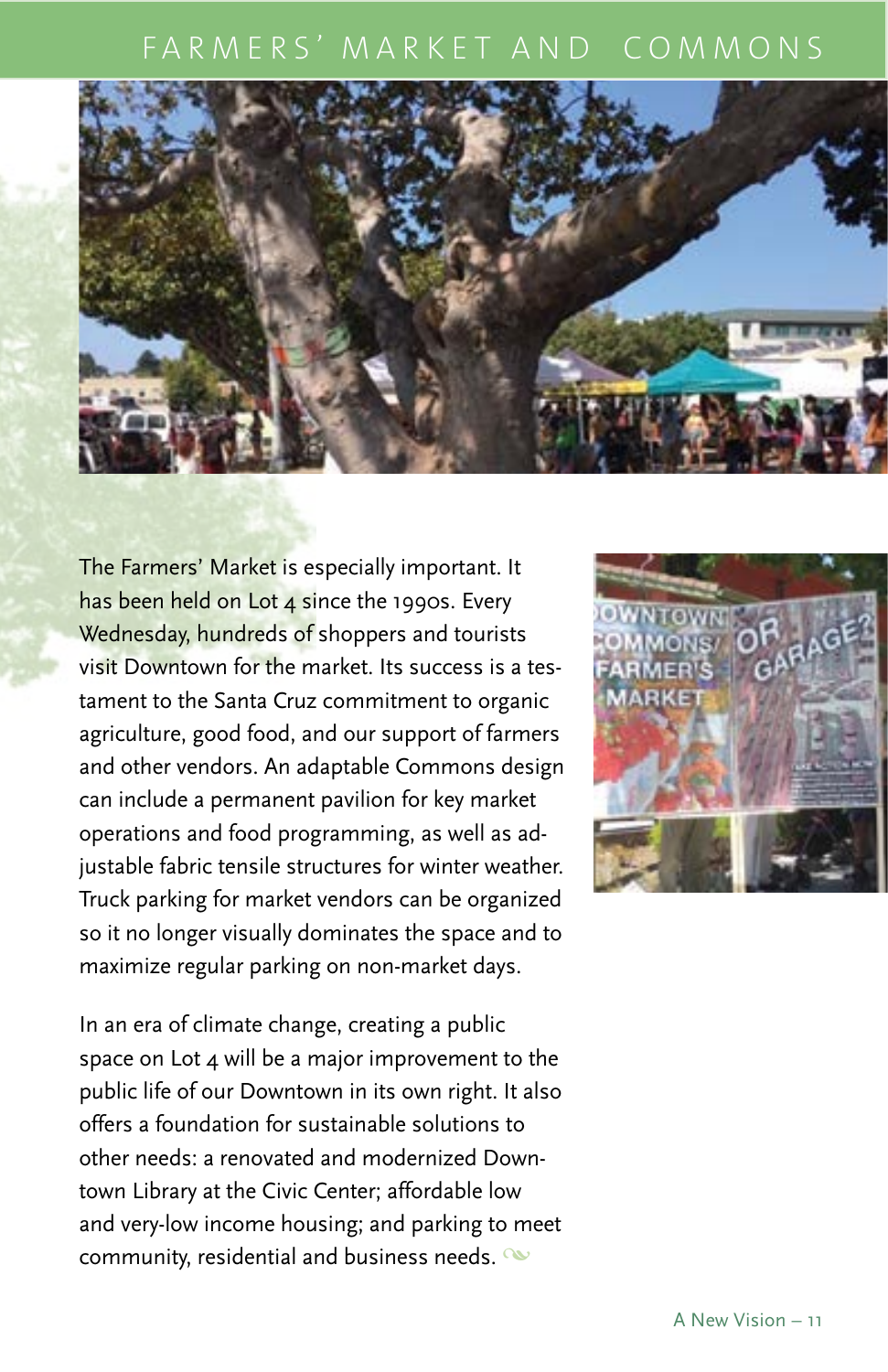12 – For Our Community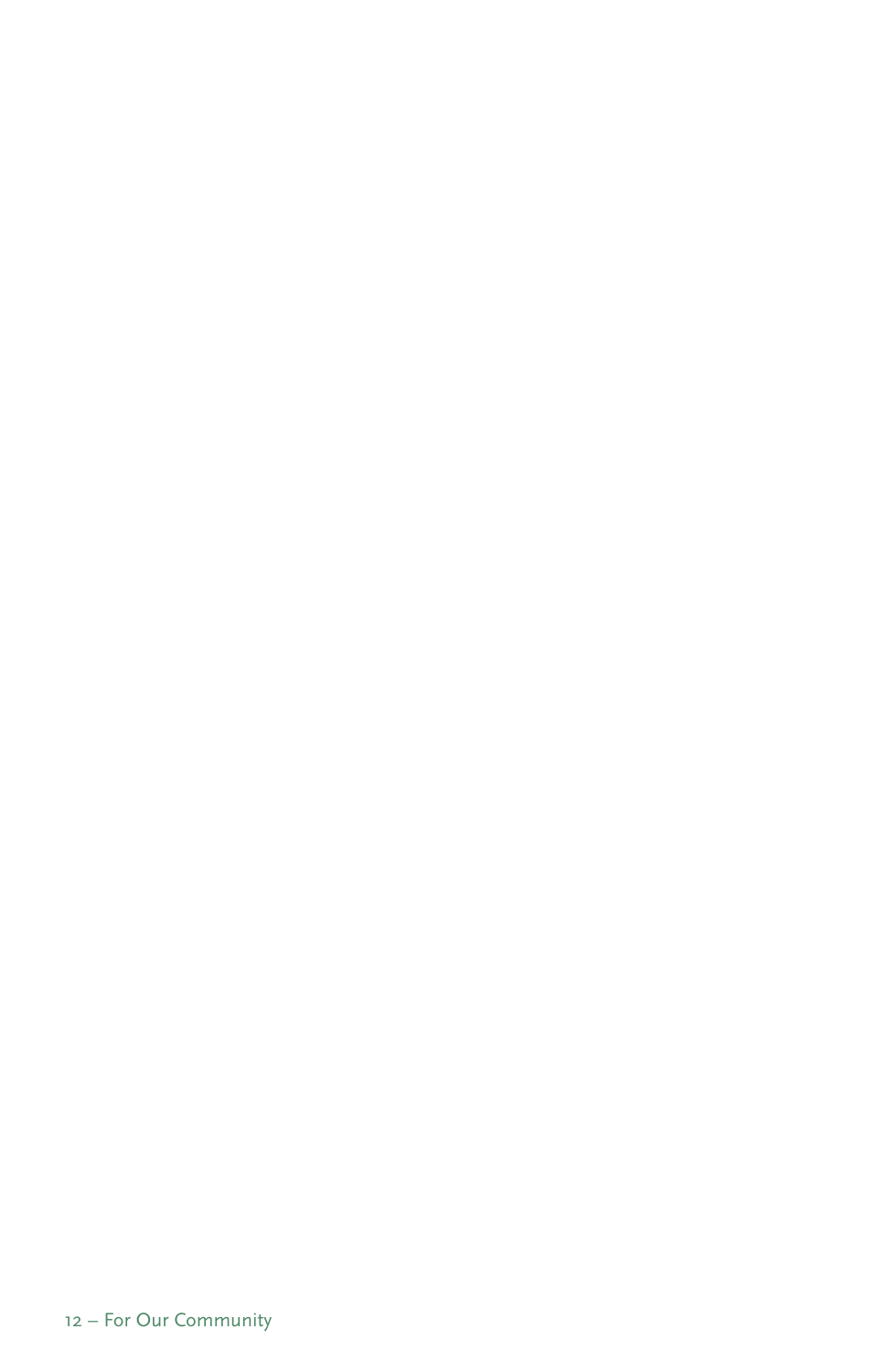#### DOWNTOWN LIBRARY



**Jayson Architecture can transform the existing facility into this state-of-the-art library"**

# **We all want an excellent downtown library**

The City Council has made initial decisions to replace the present library at the Civic Center with a library in a 6 to 7-story mixed-use development covering all of Lot 4. But, because of the proposed project's complexity, construction would likely not start for years. The proposed project is *not* a "done deal."

A better approach is to follow the general principle set forth by former Mayor David Terrazas in 2017: "We should show our respect for the past by ... doing a better job of taking care of what we have. We don't just start over from scratch ... throwing away everything from our past. Instead, we renew.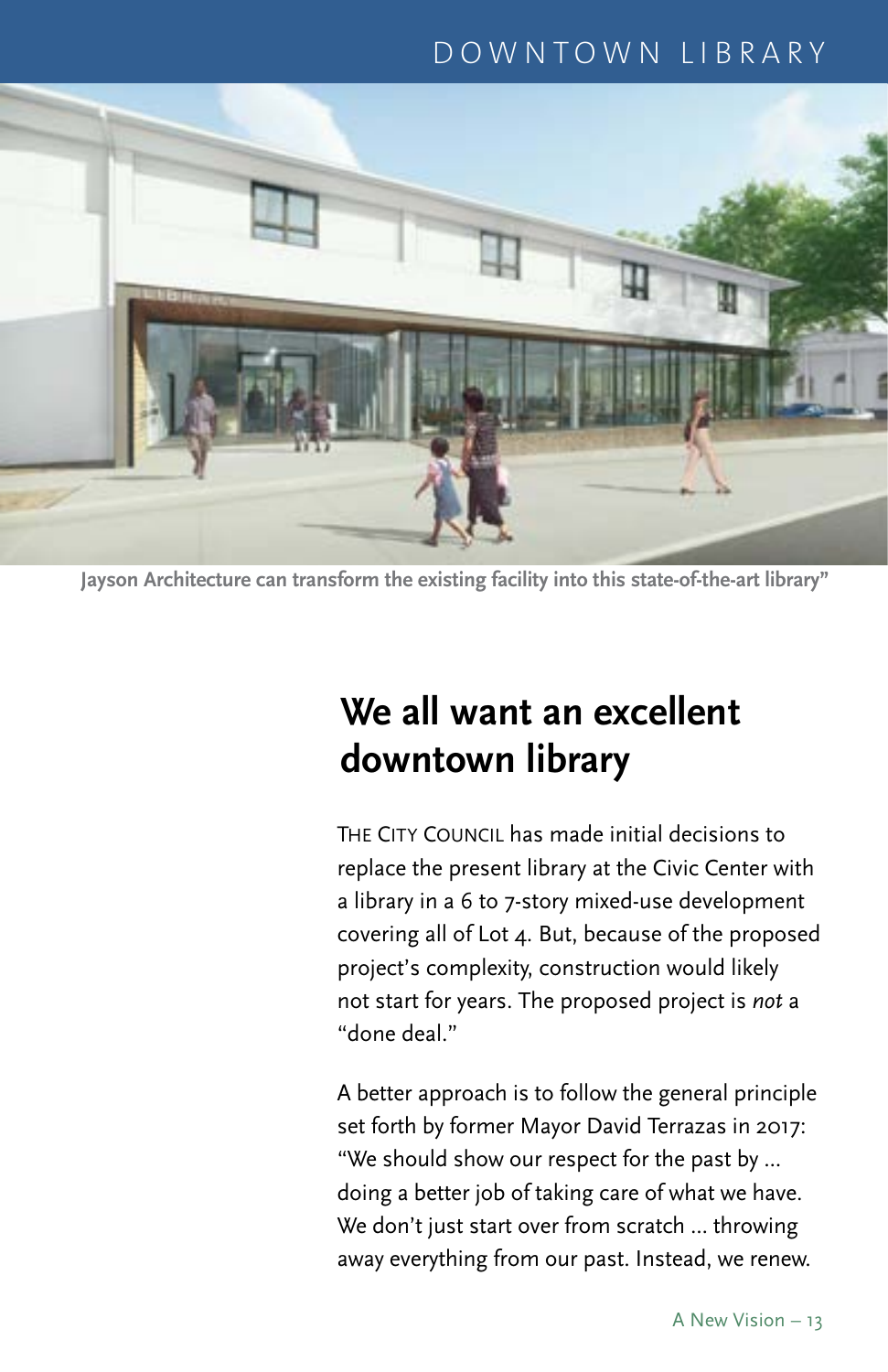We revitalize. We transform." In this spirit, we can follow [Jayson Architecture's plan](http://) to renovate the existing library – rather than demolishing it.





The original Carnegie Library opened downtown in 1904 with about 9,000 square feet of space on two floors. The Library served a city with a population of 10,000. By the 1950s the building was considered too small. The City could have retained this architecturally significant library by adding a new wing. Instead, the building was bulldozed in 1966.

The present two-story Downtown Library building was completed on the same site in March 1968. Over the years, the Library has undergone a number of renovations, including floor plan changes and several asbestos abate-

ment projects. In October 1989, it withstood the 6.9 magnitude Loma Prieta earthquake without any structural damage.

Fast forward to 2016. Deferred maintenance had long been the norm at all 10 Santa Cruz County Library system branches. Measure S proposed using bond funds to address deferred maintenance, upgrade facilities to current building standards, and replace two branches – Felton and Capitola – with entirely new buildings. In June, voters in the County library financing district overwhelmingly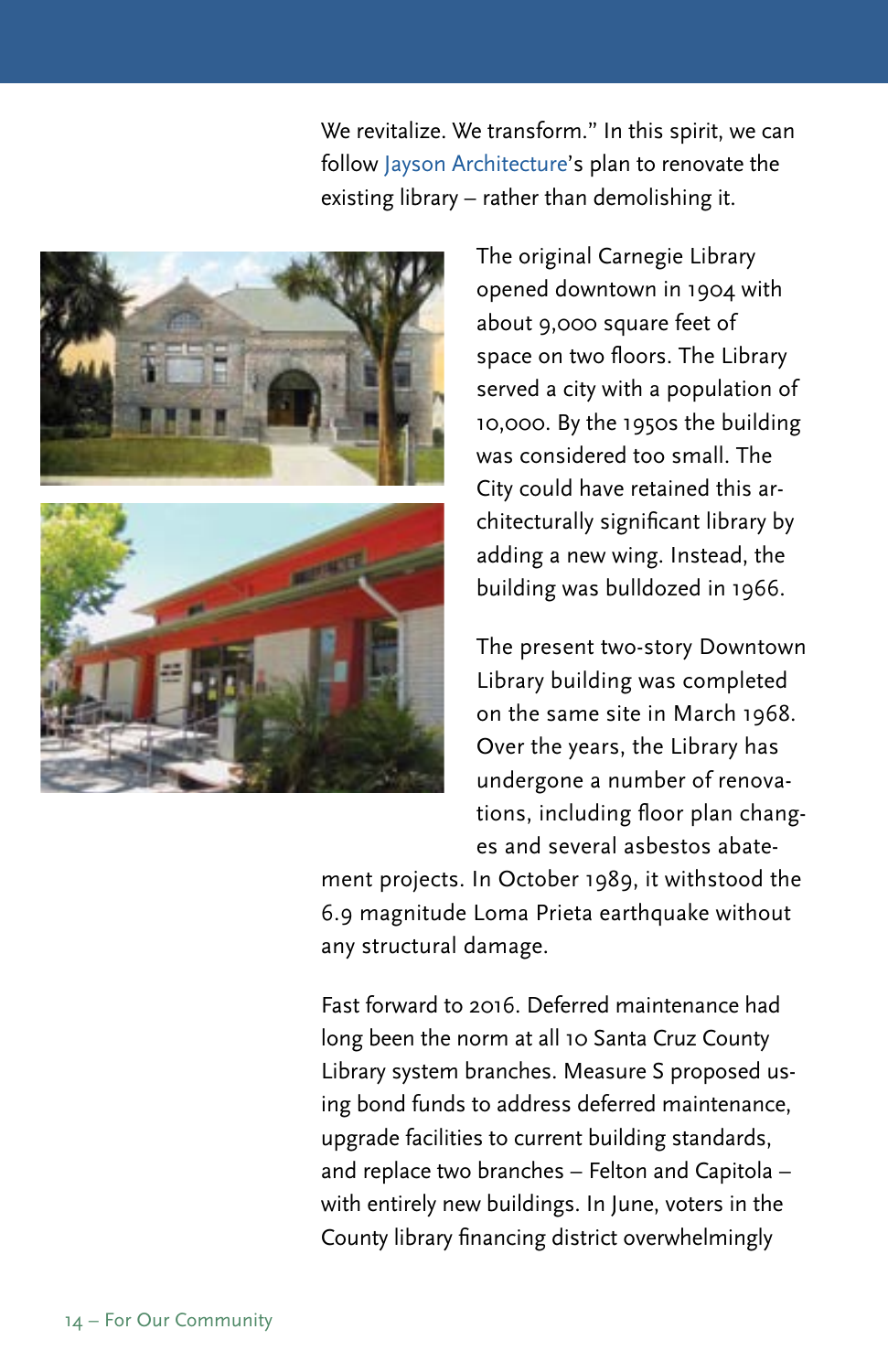approved taxing property owners for 30 years to carry out the plans and repay the bonds.

#### **What happened next?**

In December 2016, city staff presented the City Council with a radically different proposal it had developed behind closed doors – not to renovate the Downtown Library, but to build an entirely new library on the bottom floor of a parking garage. This "bait and switch" from the Measure S campaign provoked justifiable outrage among Santa Cruz voters.

City staff initially claimed that sharing construction costs with a parking garage would make Library bond money go further. However, architects later informed the City that a thoroughly renovated and modernized Downtown Library at its present location would cost slightly *less* per square foot than building a new library in the proposed Lot 4 project. Both libraries were reasonably sized at 30,000 square feet. Both alternatives now need at least \$5 million in additional funding to add to the less than \$25 million that still remains available from Measure S. A library in the Lot  $4$  project would cost millions of dollars more if it were to be significantly larger.

City planners are struggling to find money for the Lot 4 project. Meanwhile, taxpayers are being robbed of the value of our tax payments because post-pandemic inflation in building materials and construction costs decrease the purchasing power of library bond funds over time.



*On February 11, 2016, the SCPL Facilities Financing Authority placed a \$67 million bond measure (later designated Measure S) on the June, 2016 ballot. With 70% approval, voters agreed to fund Measure S.*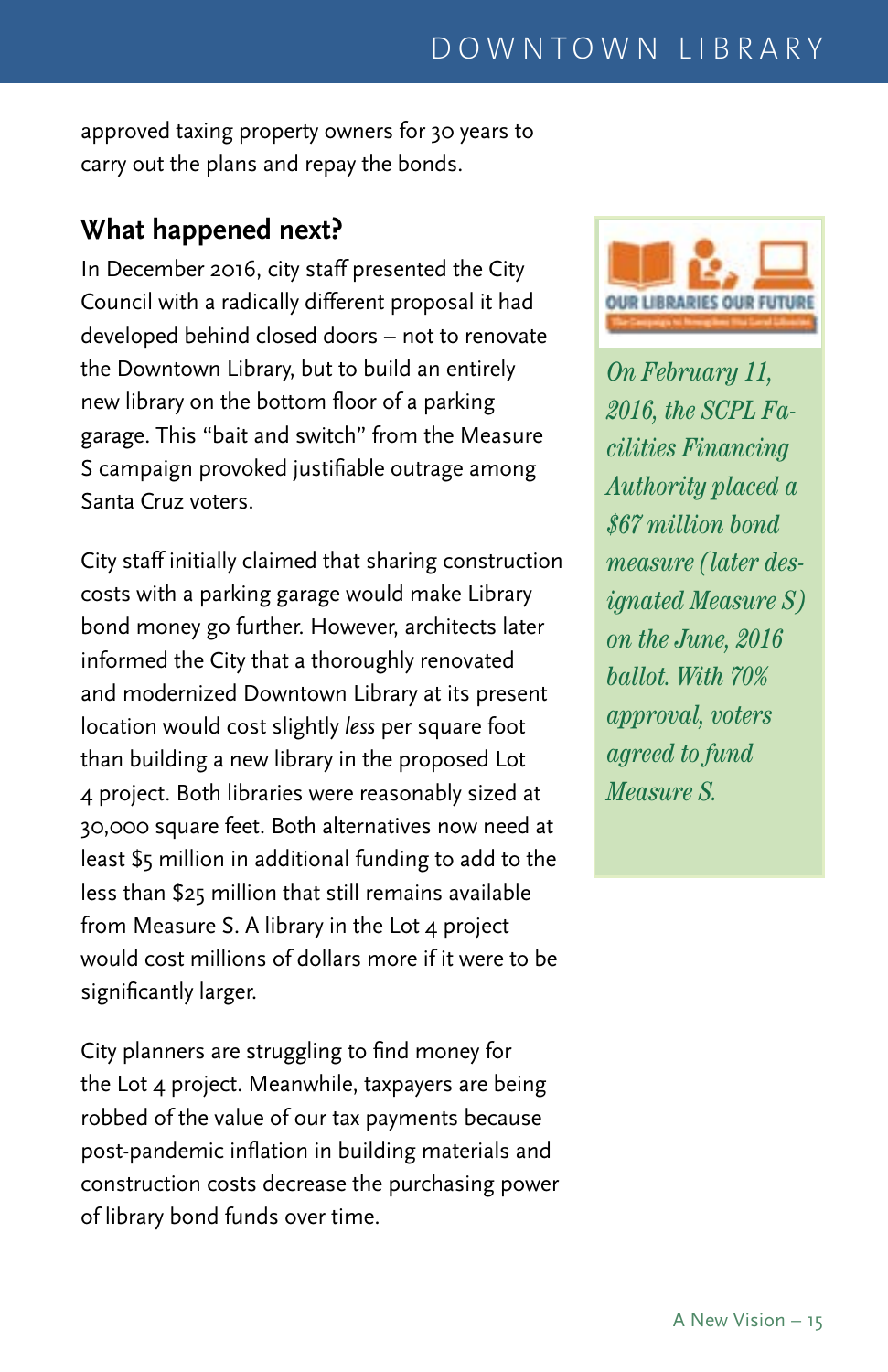**Natalie Dean designed this inviting landscaping for the Downtown Library showcasing our region's spectacular native plants and helping to create a garden "corridor" and a strong sense of place.**



*"Never demolish, never remove – always add, transform and reuse."* 

- Anne Lacaton and Jean-Phillipe Vassal, 2021 Pritzker Architecture Prize winners

By contrast, the he Jayson architectural proposal for renovating the existing Downtown Library is ready. Instead of waiting to insert the Library into a 6 to 7-story project, we can begin now to create a first-class 21st-century library for a digital age.

What would a newly renovated library at its present site be like? [Jayson Architecture'](http://)s proposal is both cost-effective and inspiring. It includes new plumbing, electrical, HVAC, shelving, carpeting, lighting, and elevators in an efficient and attractively designed building that shifts the main entrance to face the courtyard of City Hall. Handicapped and other parking would increase, and be directly accessible adjacent to the Library, not in a multi-story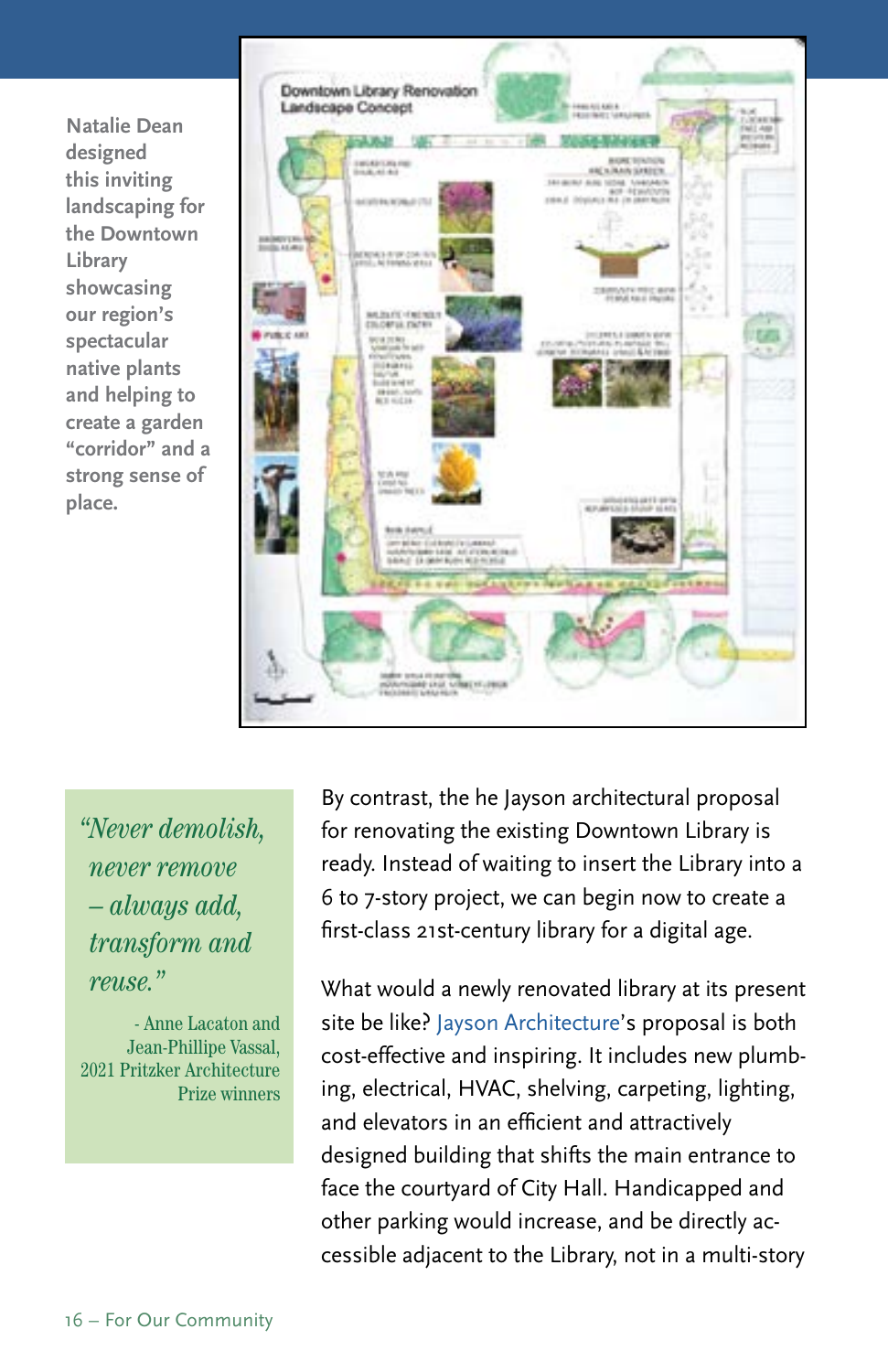### DOWNTOWN LIBRARY



parking garage. The Jayson proposal includes study rooms, a teen space, a greatly increased children's area with its own outdoor patio and a large community room available for meetings after hours, also with an outdoor patio. The renovated library thus would make possible programs and activities unavailable in a Lot 4 project library that lacks outdoor spaces.

Creating a state-of-the-art Downtown Library at its present site builds on the 117-year tradition of having the Library at the city's Civic Center. Renovation is forward thinking. As the 2021 winners of the prestigious Pritzker Architecture Prize assert: "Never demolish, never remove – always add, transform and reuse." A renovated stand-alone library will not only serve our needs well, it also will represent the value of knowledge that is at the heart of our democratic society. The Library is a civic institution, already an integral, historic part of the Civic Center. It should remain so.  $\infty$ 

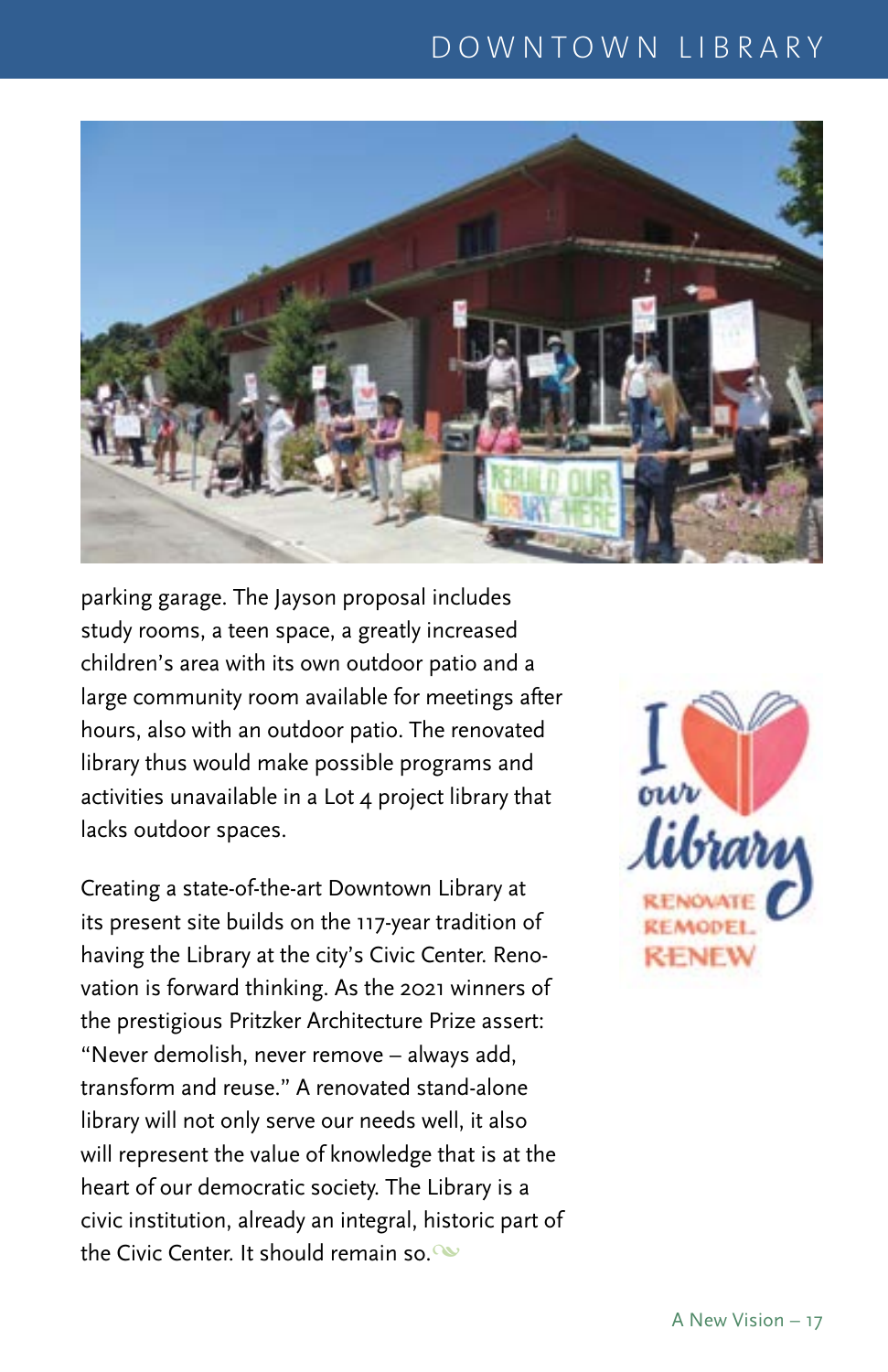18 – For Our Community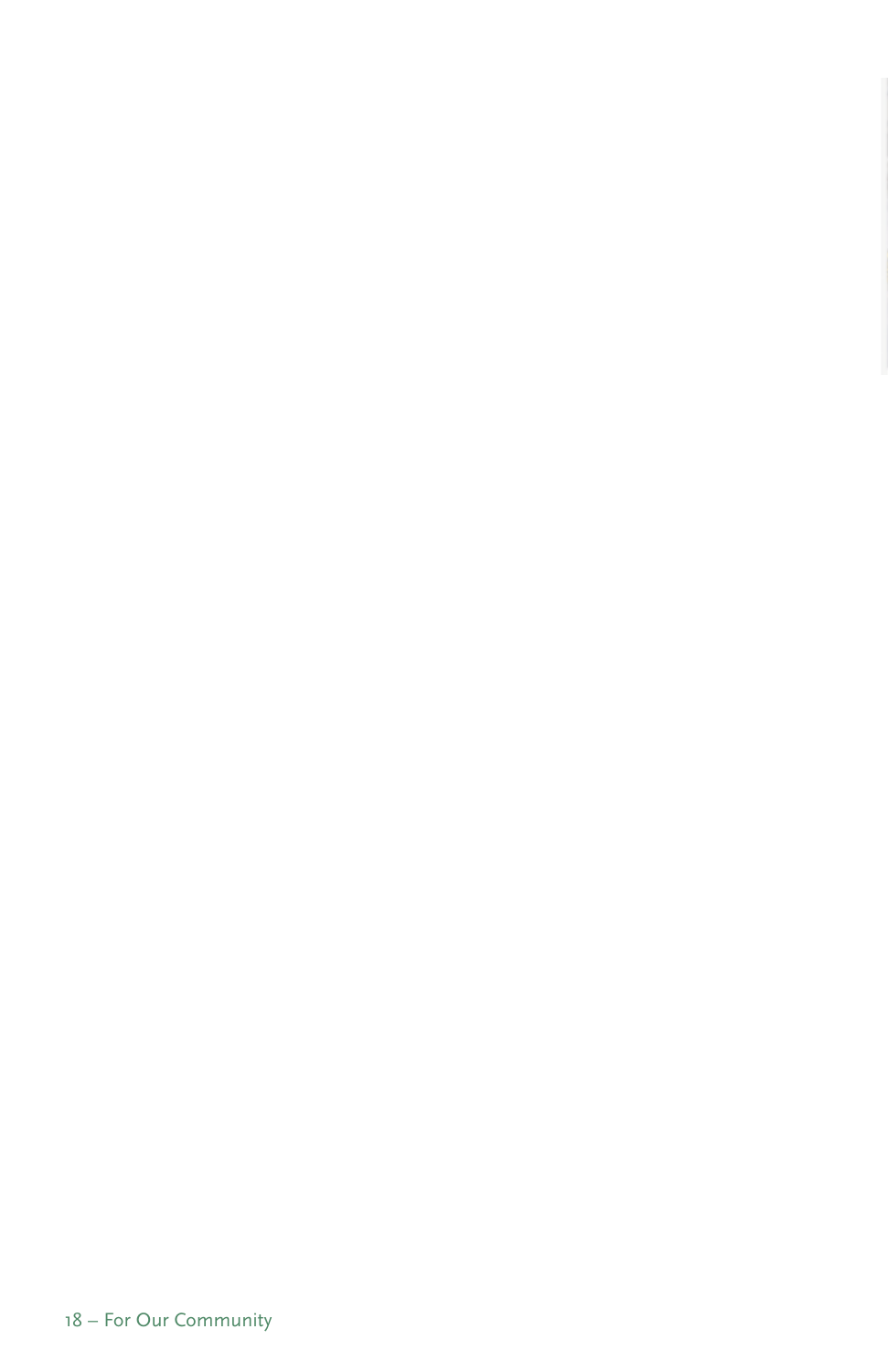#### PARKING



## *Oversupplying parking in a space-constrained area like a downtown can fragment the built environment, creating a less desirable place to work, live, visit, and walk around.*

- The *Economics of Parking: Santa Cruz Strategic Parking Plan,*  by Nelson\Nygaard

# **We do not need to build a parking garage downtown!**

Based on parking supply/demand projections and financial considerations, professional parking consultants have advised the City that it should implement parking management strategies, and only build a new parking structure if and when other alternatives have been exhausted.

To follow the City's commitment to [Health in All](https://www.cityofsantacruz.com/government/city-departments/city-manager/health-in-all-policies#!/)  [Policies \(](https://www.cityofsantacruz.com/government/city-departments/city-manager/health-in-all-policies#!/)HIAP), addressing parking must take into account the health impacts of expanding auto infrastructure as well as effects of greenhouse gases. The very building of parking structures requires using large amounts of concrete in a process that intensively adds CO2 to the atmosphere, with a negative impact on addressing climate change.

HIAP also values social equity rather than discrimination. Transportation is the second highest expenditure for the average household. Failure to provide practical commuting alternatives forces households to own and operate extra vehicles. By perpetuating auto dependency, the Lot 4 project reduces social equity.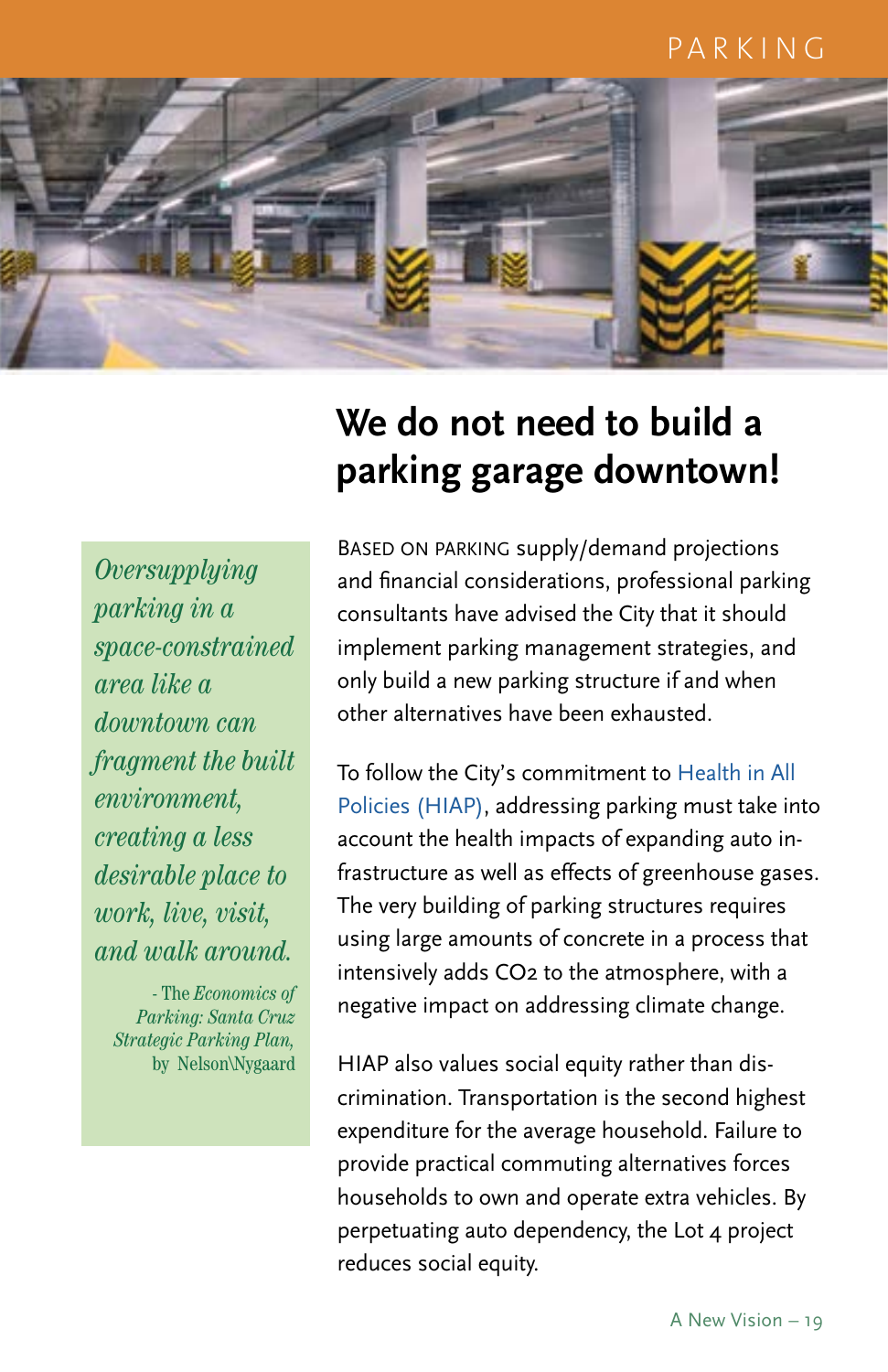

*"No agency will make enough on user fees to pay for that new parking space."*  **- Parking Consultant Janis Rhodes, JR Parking Associates**

#### **We can meet projected parking demand without a parking garage**

Pre-pandemic, Downtown had a large surplus of parking. The City-commissioned study, *[The Eco](https://ecm.cityofsantacruz.com/OnBaseAgendaOnline/Documents/ViewDocument/DT_Commission_909_Agenda_Packet_9_26_2019_8_30_00_AM.pdf?meetingId=909&documentType=AgendaPacket&itemId=0&publishId=0&isSection=false )[nomics of Parking: Santa Cruz Strategic Parking Plan](https://ecm.cityofsantacruz.com/OnBaseAgendaOnline/Documents/ViewDocument/DT_Commission_909_Agenda_Packet_9_26_2019_8_30_00_AM.pdf?meetingId=909&documentType=AgendaPacket&itemId=0&publishId=0&isSection=false )  (2019*), by Nelson\Nygaard, analyzes City parking survey data. It reports, "Almost 30% of off-street parking in the Downtown remains empty even at the peak of the peak times." In fact, the number of vacant parking spaces at the peak demand hour *increased* by more than 700 from 2008 to 2018.

City staff still claim that a new parking structure is needed. In their assessment, residents and customers of new buildings Downtown will create more future parking demand. It is true that some City parking spaces in surface parking lots will be lost as those developments are built. However, a number of the developments will offset loss of surface parking by including new public parking spaces. For example, the Laurel and Pacific project eliminates 23 surface parking spaces but provides 43 new spaces available to the public.

The Nelson\Nygaard answer to whether Down-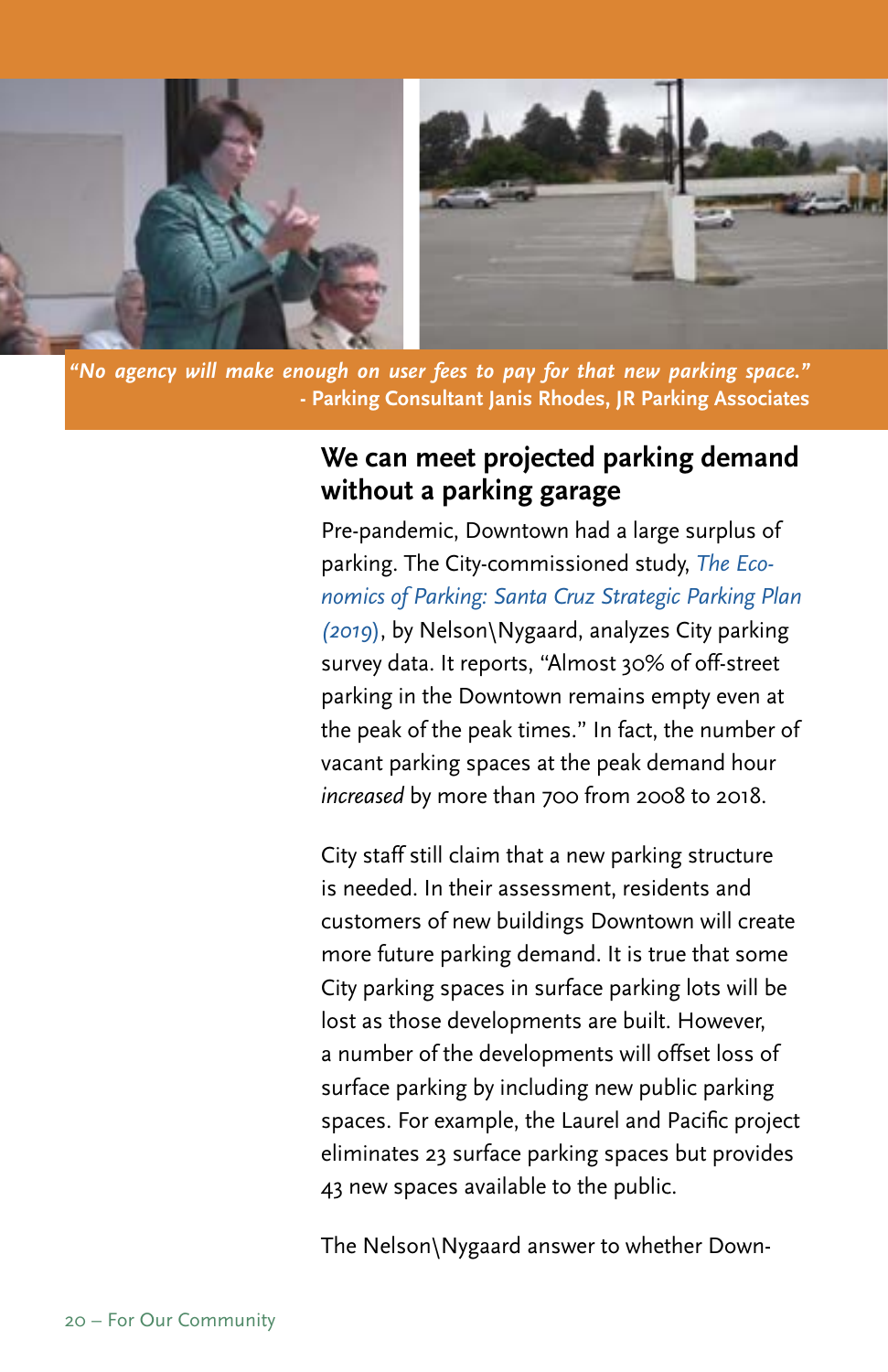#### PARKING



town can meet future parking needs is a basic policy strategy: "The most fiscally prudent approach to accommodating additional demand: Modernize parking management and better align parking prices to the cost of building and maintaining the system." The model of future demand by Patrick Siegman, who worked on the Nelson\ Nygaard report, shows that even with the loss of surface spaces and new development, there will be a surplus of Downtown parking well into the future. He explains, "What we see from the model is … the City Council-approved price increases will reduce demand enough, so that even with new development and the loss of some surface parking spaces, you'll still have a surplus."

The City's consultants recommend management strategies that include:

• Pricing parking for availability. (Higher parking fees at prime curb locations will encourage their more efficient use. According to UCLA parking expert Donald Shoup, achieving a 15% vacancy rate at the curb results in visitors readily finding parking.)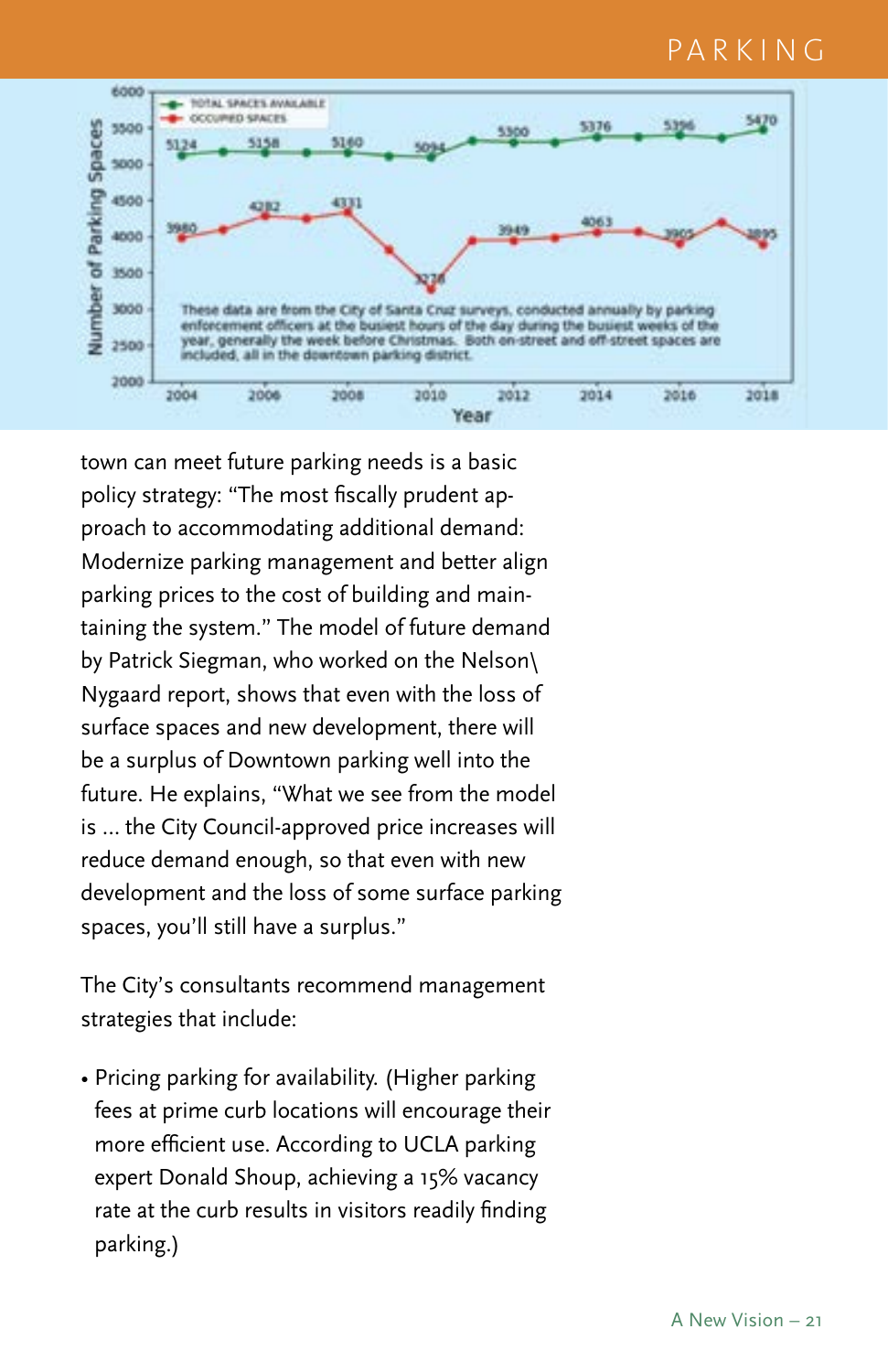

- Offering benefits to working commuters to reduce single-occupancy vehicle commuting. (Boulder is a model of commuter benefits, getting the drive-alone rate to work downtown reduced to 43%, compared to 58% in Santa Cruz.)
- Charging parking permit holders by the day rather than by the month to encourage alternatives to driving.
- Using smart parking software to show visitors the locations of available parking.

The Nelson\Nygaard report also points out the negative consequences of too much parking: "Oversupplying parking in a space-constrained area like a downtown can fragment the built environment, creating a less desirable place to work, live, visit, and walk around. City code provisions that require more parking to be built than the market demands increase the cost of development and relegate land that could support jobs, housing, and tax-generating uses to the storage of vehicles."



#### **Building a parking garage would have unnecessary financial risks**

Each parking space in any new parking structure would potentially cost \$60,000. A 400-space structure thus could cost \$24 million upfront, and around \$60 million in bond payments over 30 years. Consultants have indicated that this cost cannot be met simply with parking income. Janis Rhodes of JR Parking Consultants told the City's Planning Commission and Downtown Commission: "No agency will make enough on user fees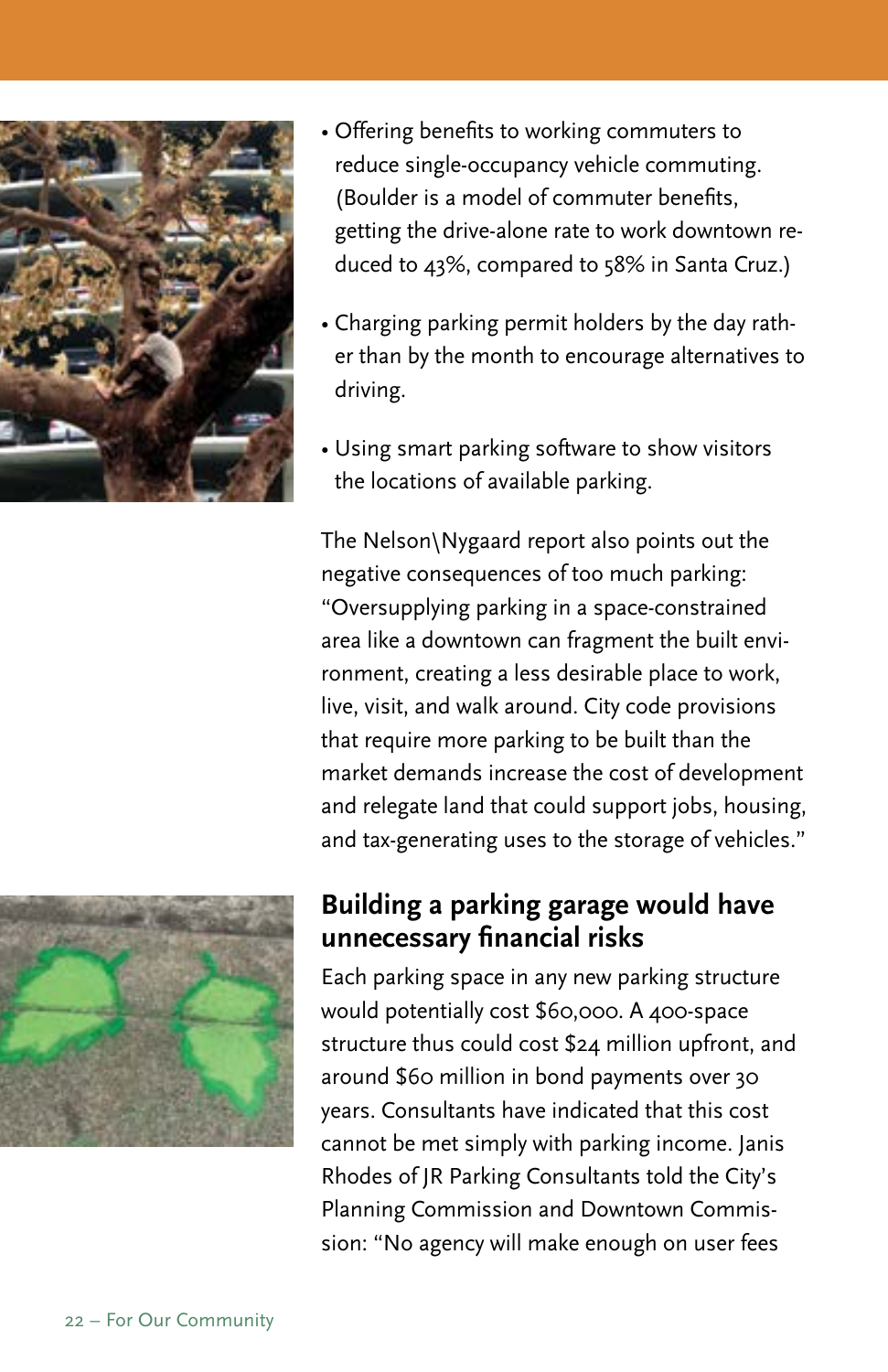to pay for that new parking space. All three of us professionals and all my peers in the industry have become very conservative … maximizing existing inventories before we step out into that arena of financing new resources."

Another consultant, Economic and Planning Systems, reviewed the City's parking financing model in 2018. They found, "With market cycles all but inevitable, it will be important for the City to have a plan to manage Parking District finances during an economic downturn…. It should be noted, however, that the model does not evaluate a worst-case scenario (for parking revenues) where a major recession occurs or a technological change (and pricing) substantially reduces parking demand."

In the absence of a plan to pay the 30-year parking structure debt during economic downturns, the burden could fall on businesses Downtown in the form of higher parking rates and/or parking fees on each business (similar to the fees that are currently being phased out). Ultimately the burden to pay bond debt on the parking structure would fall on taxpayers.

The City can provide for future parking needs without building an extremely costly parking structure. Downtown businesses and the public will be better served by avoiding the financial risks inherent in a project for which there is no clear and pressing need. By not building an expensive and unneeded parking structure and by renovating the existing library, we can have a Commons on Lot 4 anchor a more vibrant Downtown and we can build even more affordable housing on Lot  $7.$ 

*Ultimately, the burden to pay bond debt on the parking structure would fall on taxpayers*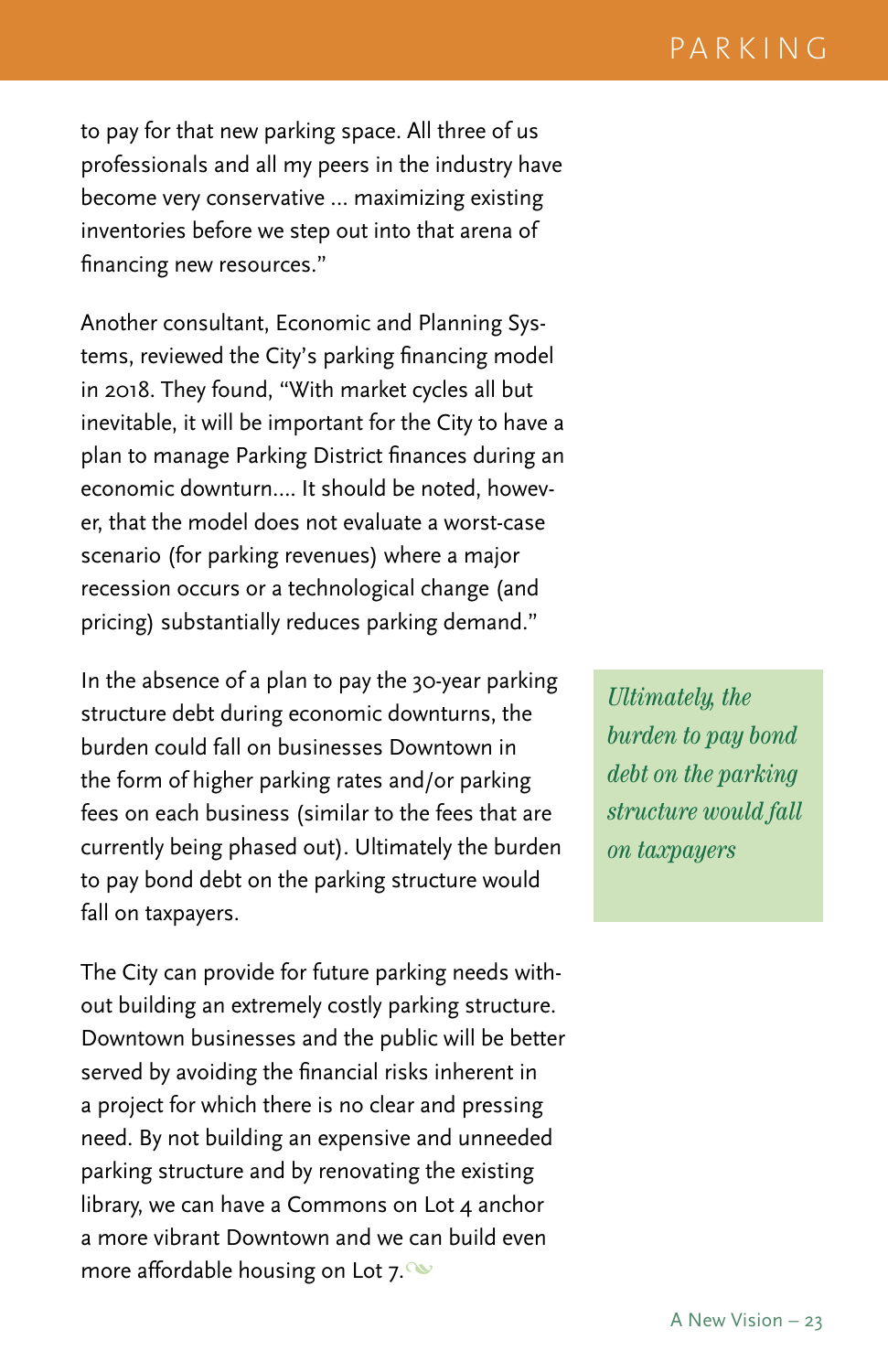

**Preliminary proposal demonstrating how affordable housing could be built on Lot 7. Design by architecture student Bao Hoa Pham under the direction of University of San Francisco Professor Jeff Oberdorfer.**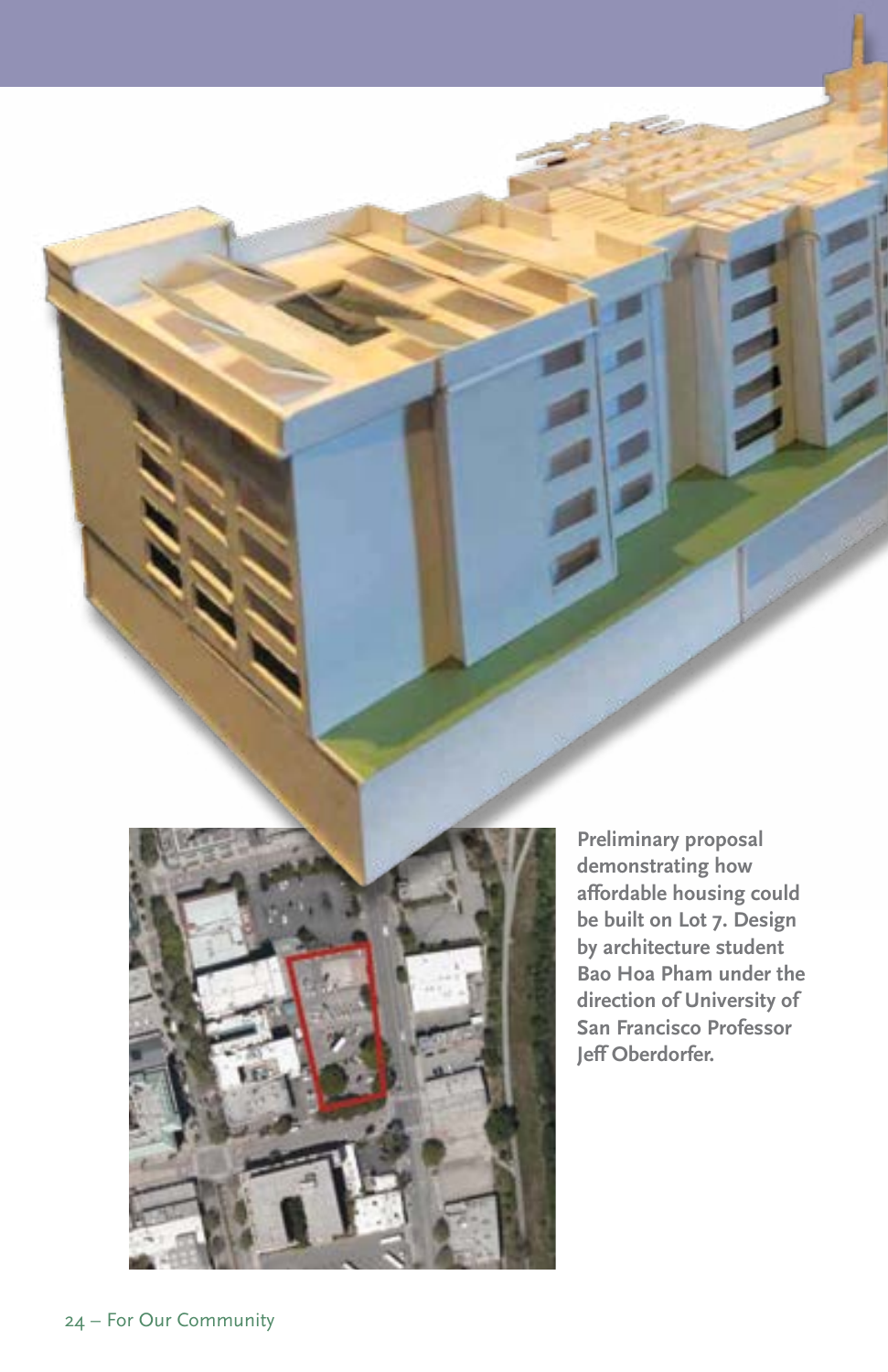## AFFORDABLE HOUSING

# **Maximizing affordable housing: Lot 7 instead of lot 4**

#### [FOR THE FUTURE](https://www.ftfhousing.com) (FTF) AND [EDEN HOUSING,](https://edenhousing.org)

chosen to provide the affordable-housing component of the proposed Lot 4 mixed-use project, identified two alternatives: develop 94 units of low and very-low income rental housing in a 6-story structure with a separate 5-story parking garage or create 107 units in a 7-story structure, either way, including 400 stalls of parking. With promised solar panels, rooftop vegetable gardens, a child-care center, space for agency services for residents, responsiveness to the City's commitment to Health in All Policies, and bike storage, either of these two schemes might seem like an attractive way to help address the very real affordable housing crisis in Santa Cruz.

There are 5 problems.

- The Lot 4 project is based on the environmentally deficient approach of demolishing the present library.
- It includes an unnecessary parking facility, wasting space instead of using city-owned land for housing.



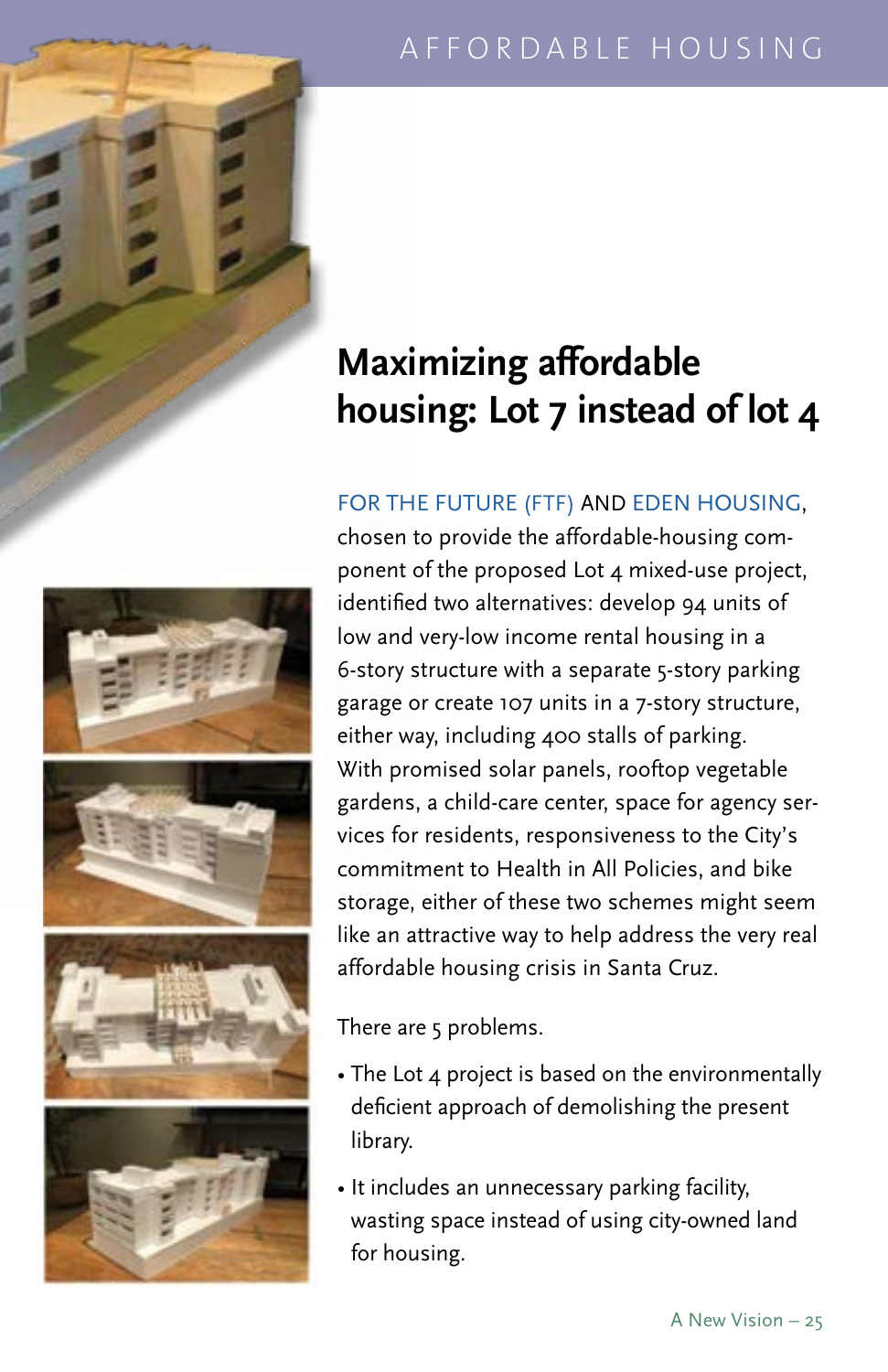- It displaces the Farmers' Market from its present highly successful location.
- It requires cutting down 10 [Heritage trees.](https://www.codepublishing.com/CA/SantaCruz/html/SantaCruz09/SantaCruz0956.html#9.56)
- It fails to maximize development of affordable housing Downtown.

There is a clear alternative that creates *more* housing using the *same* city-owned spaces:

- Renovate the Library where it stands at the Civic Center.
- Keep the Farmers' Market where it is on Lot 4, as part of a Downtown Commons.
- Build affordable housing on Lot 7.

Lot 7 is on the east side of Front Street, bounded to the south by Cathcart Street and on the north by the New Leaf parking lot. For years, the City offered

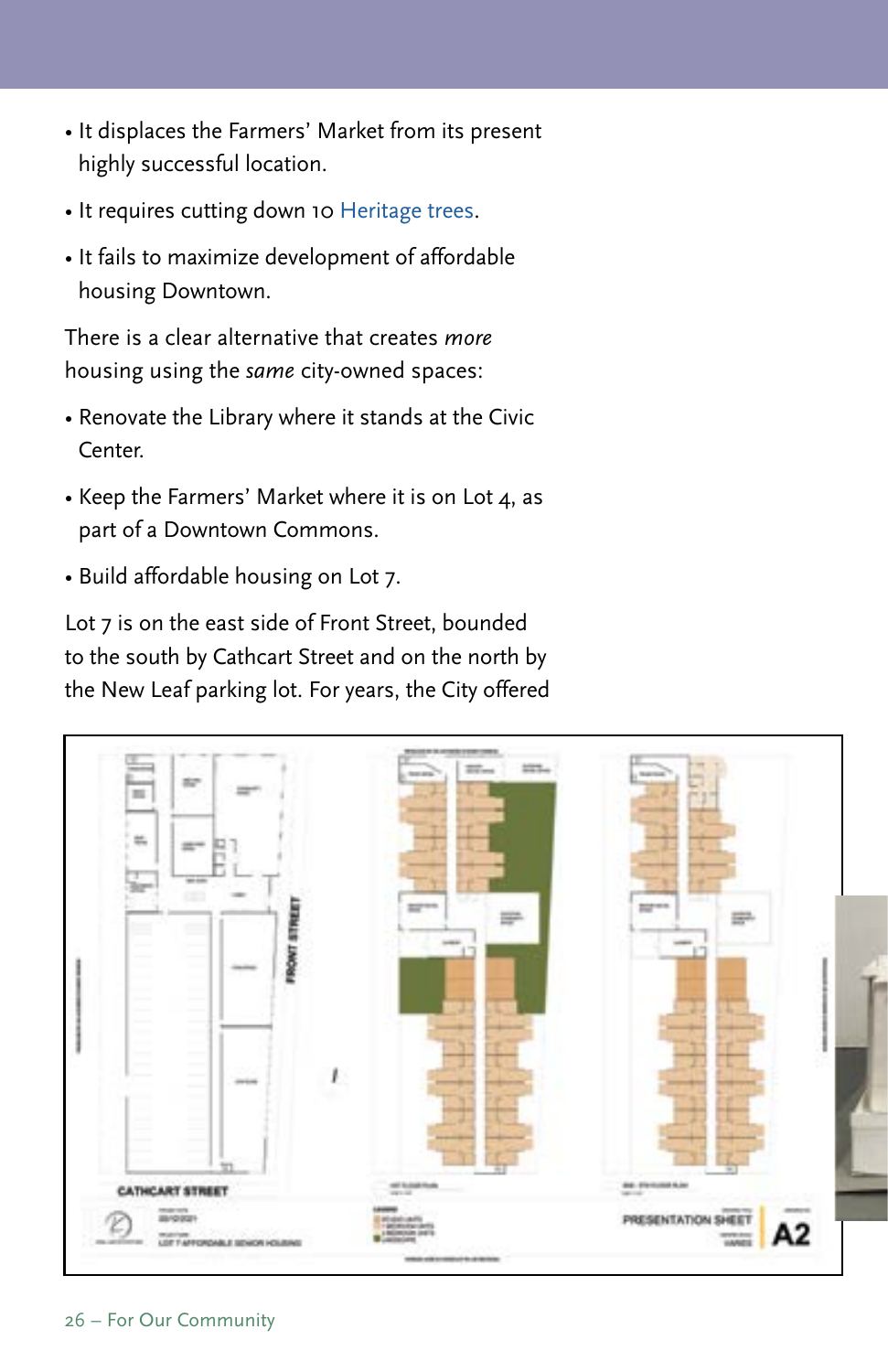### AFFORDABLE HOUSING

Lot 7 as the place to relocate the Farmers' Market so as to build on Lot 4. But Lot 7 is inferior to Lot 4 as a location for the Market: it misses the sunshine of Lot 4 because it is mostly shaded by adjacent buildings in the afternoon, and at just over 39,000 square feet, it is some 34% smaller than Lot 4. Building 100% low and very-low income housing on Lot 7 makes much more sense. The lot is cityowned and in the heart of Downtown, right next to public transportation, and large enough to have housing on upper floors with commercial/community space and parking on the ground level.

To get an initial idea of how building housing on Lot 7 could work, we consulted with University of San Francisco faculty member and architect [Jeff](https://www.linkedin.com/in/jeff-oberdorfer-faia-leed-fellow-9232876/)  [Oberdorfer.](https://www.linkedin.com/in/jeff-oberdorfer-faia-leed-fellow-9232876/) His architecture seminar participants produced attractive proposals for low-income housing, with studios, 1-bedroom and some 2-bedroom units in 5 stories above the ground level.

The net gain in affordable housing compared to the FTF/Eden Lot 4 proposal is quite substantial.



**This preliminary design, by Kelli Rodriquez of the University of San Francisco, provides 120 one- and two-bedroom units of affordable housing.**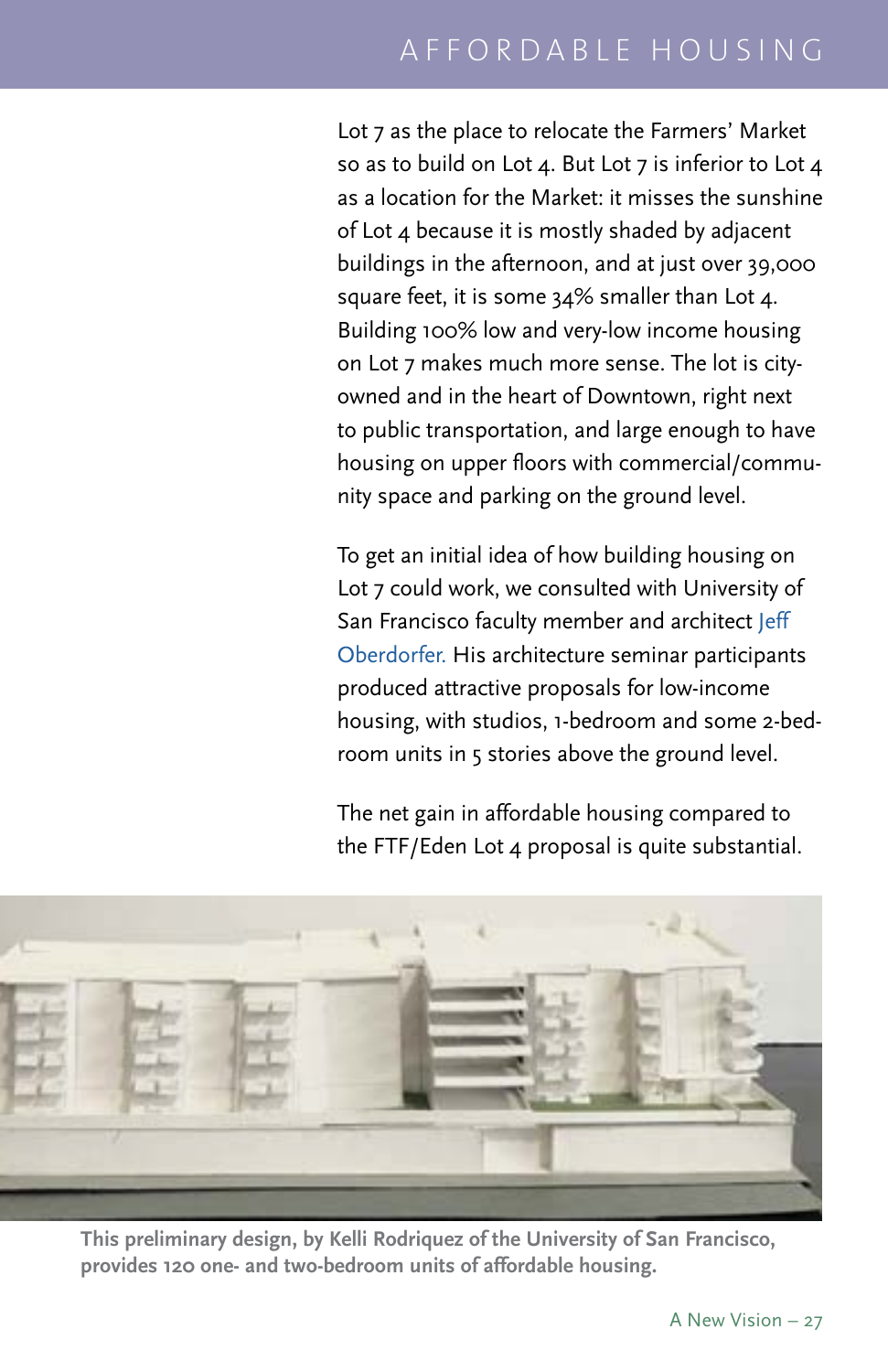On Lot 7, a minimum of 120 units can be built in a 6-story structure, or 144 units if their development were expanded to 7 stories. By comparison with Lot 4, the Lot 7 preliminary design yields 27% more units of low-income housing than the 6-story FTF/Eden proposal and it would yield 34% more than their 7-story proposal. Either of these Lot 7 solutions yields more than the *total* number of low-income units completed in the city since 2010.

The FTF/Eden proposal for Lot 4, with all its attractive features, should be adapted and applied to Lot 7 – minus the Library and the parking structure. The development would qualify for tax credits and other governmental sources of low-income housing funding, and FTF has demonstrated strong expertise in putting together financing packages. If all Lot 7 units went to low and very-low income households, the apartments would be rented to households with \$66,000 annual income or less.

Using Lot 7 for low-income housing gives the City its best opportunity to maximize production of affordable housing in relation to three major Cityowned spaces – the Civic Center, Lot 4, and Lot 7. It is a far stronger approach to the housing crisis than the City's approach.

With Lot 7 dedicated to addressing housing needs of the community, the City can renovate the Library where it is and create a permanent Farmers' Market and Commons on Lot 4 to satisfy the community and downtown residents' need for a shared pubic space at the center of Santa Cruz. We can make a better Downtown

*Either of the Lot 7 solutions yields more than the total number of low-income units completed in the city since 2010.*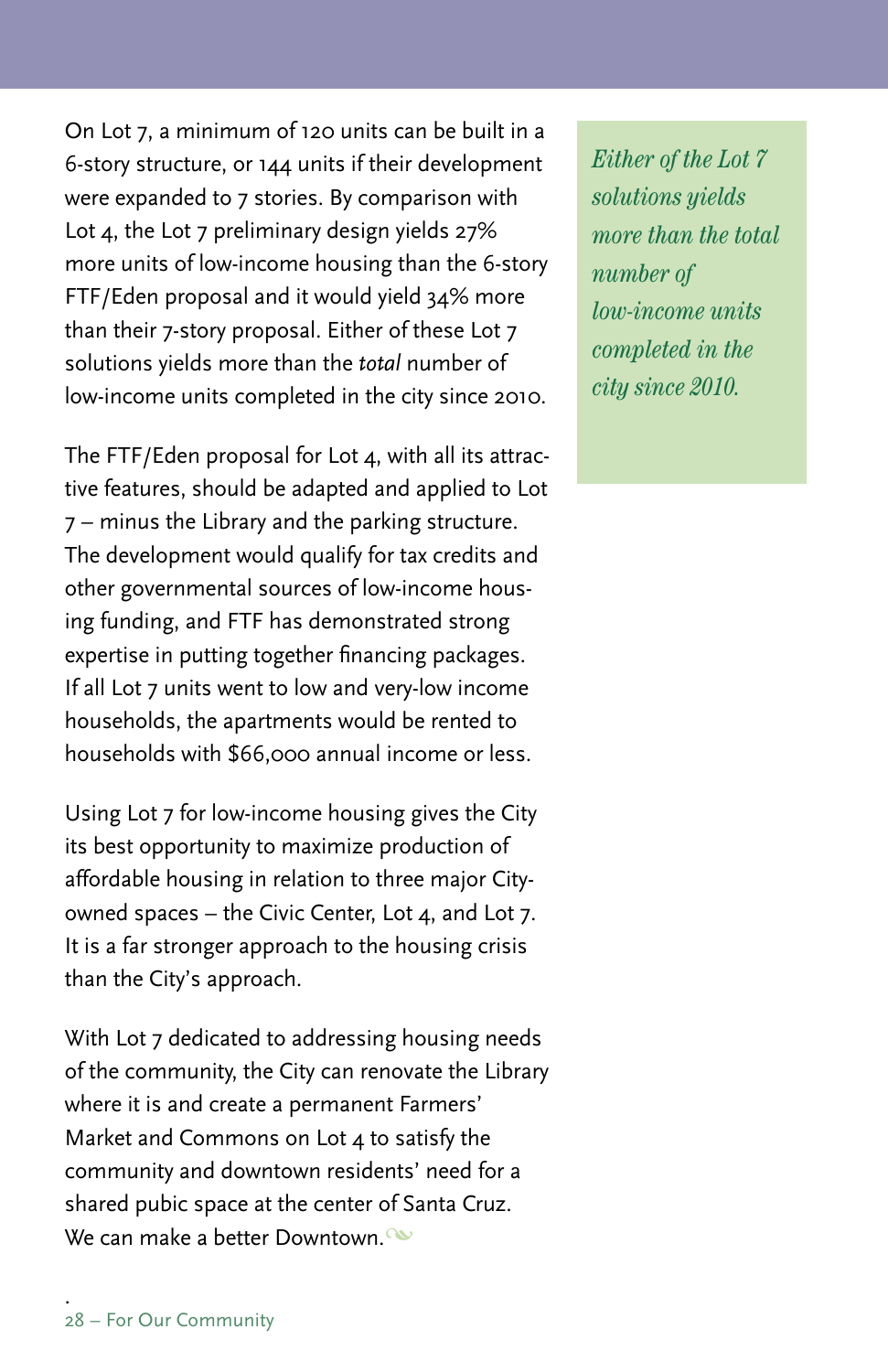## **Credits**

With heartfelt thanks to Jeff Oberdorfer, Keili Gonzalez, and Bao Hoa Pham for their Architectural demonstration project.

Cover art: Russell Brutsché Writing contributed by Downtown Commons Advocates, Don't Bury The Library, Committee For Sustainable Transportation, and reImagine Santa Cruz Editor: John Hall

Design and Production: Lisa Ekström and Erica Aitken

Translated into Spanish by Brenda Gutierrez

## **Further resources about the New Wave in City Planning**

#### **Websites**

[Communitecture](http://www.communitecture.net), *<https://www.communitecture.net/>*

[Congress for the New Urbanism](http://Congress for the New Urbanism), *<https://www.cnu.org/>*

[PlacemakingX,](http://PlacemakingX) *<https://www.placemakingx.org/>*

[Project for Public Space](https://www.pps.org), *<https://www.pps.org/>*

[SPUR,](http://www.spur.org) *<https://www.spur.org/>*

[Strong Towns](https://www.strongtowns.org), *<https://www.strongtowns.org/>*

[The City Repair Project,](https://cityrepair.org) *<https://cityrepair.org/>*

#### **Books**

Christopher Alexander et al., *A Pattern Language: Towns, Buildings, Construction*

Jane Jacobs, *The Life and Death of Great American Cities*

Jane Holtz Kay, Asphalt Nation: *How the Automobile Took Over America and How We Can Take It Back*

Kevin Lynch, *Good City Form*

For a longer list of books, see *<https://www.cnu.org/resources/new-urbanist-books>*



[downtowncommonsadvocates@gmail.com](mailto:downtowncommonsadvocates%40gmail.com?subject=) Website:<https://downtowncommonsadvocates.weebly.com> Facebook: <http://fb.me/SantaCruzDCA>